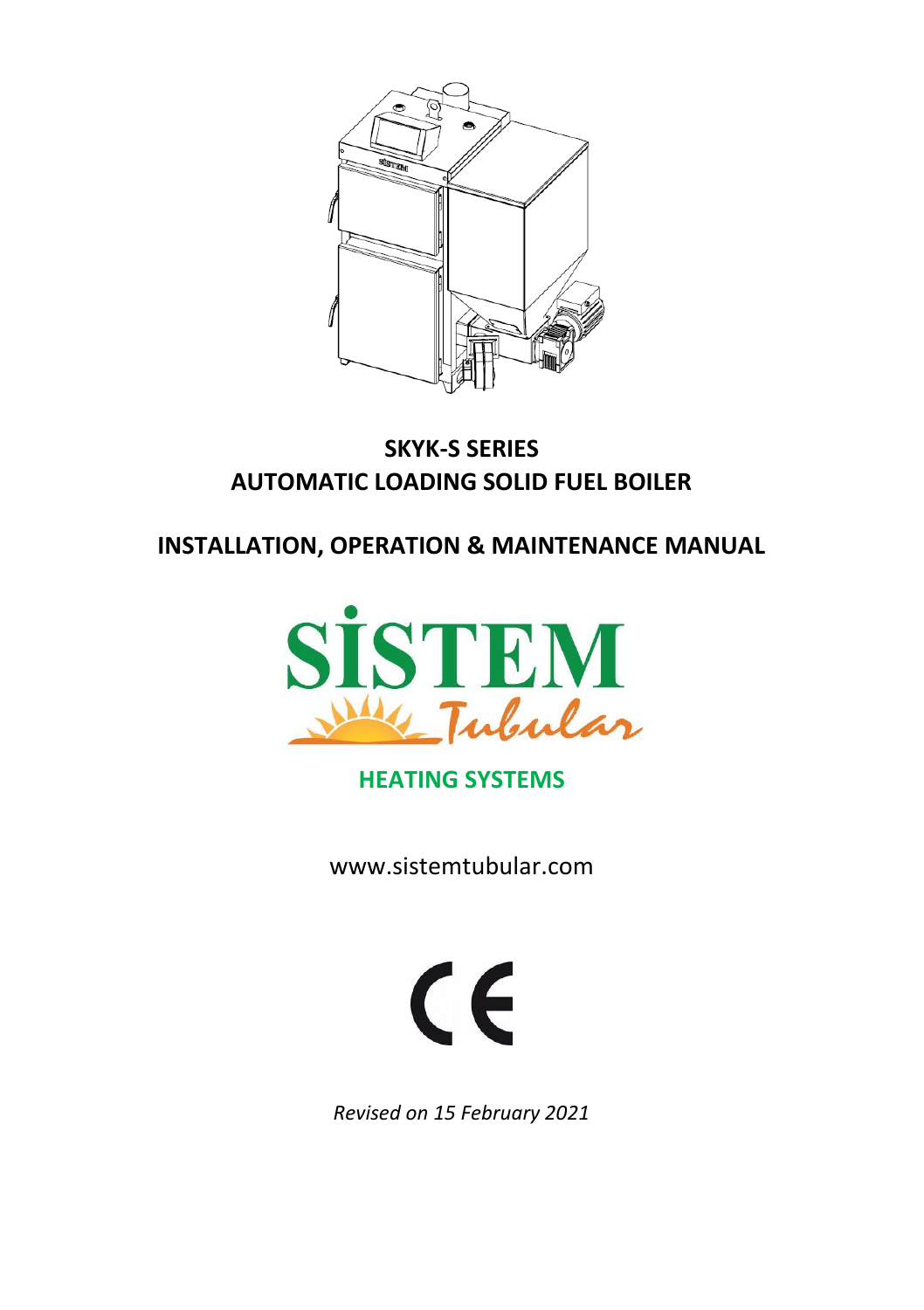

| <b>Icindekiler</b> |  |
|--------------------|--|
|                    |  |
|                    |  |
|                    |  |
|                    |  |
|                    |  |
|                    |  |
|                    |  |
|                    |  |
|                    |  |
|                    |  |
|                    |  |
|                    |  |

APPENDIX 2. Control Panel and Card's Electrical Connection (delivered as a separate supplementary document)

APPENDIX 3. Warranty Certificate (given as a separate supplementary document)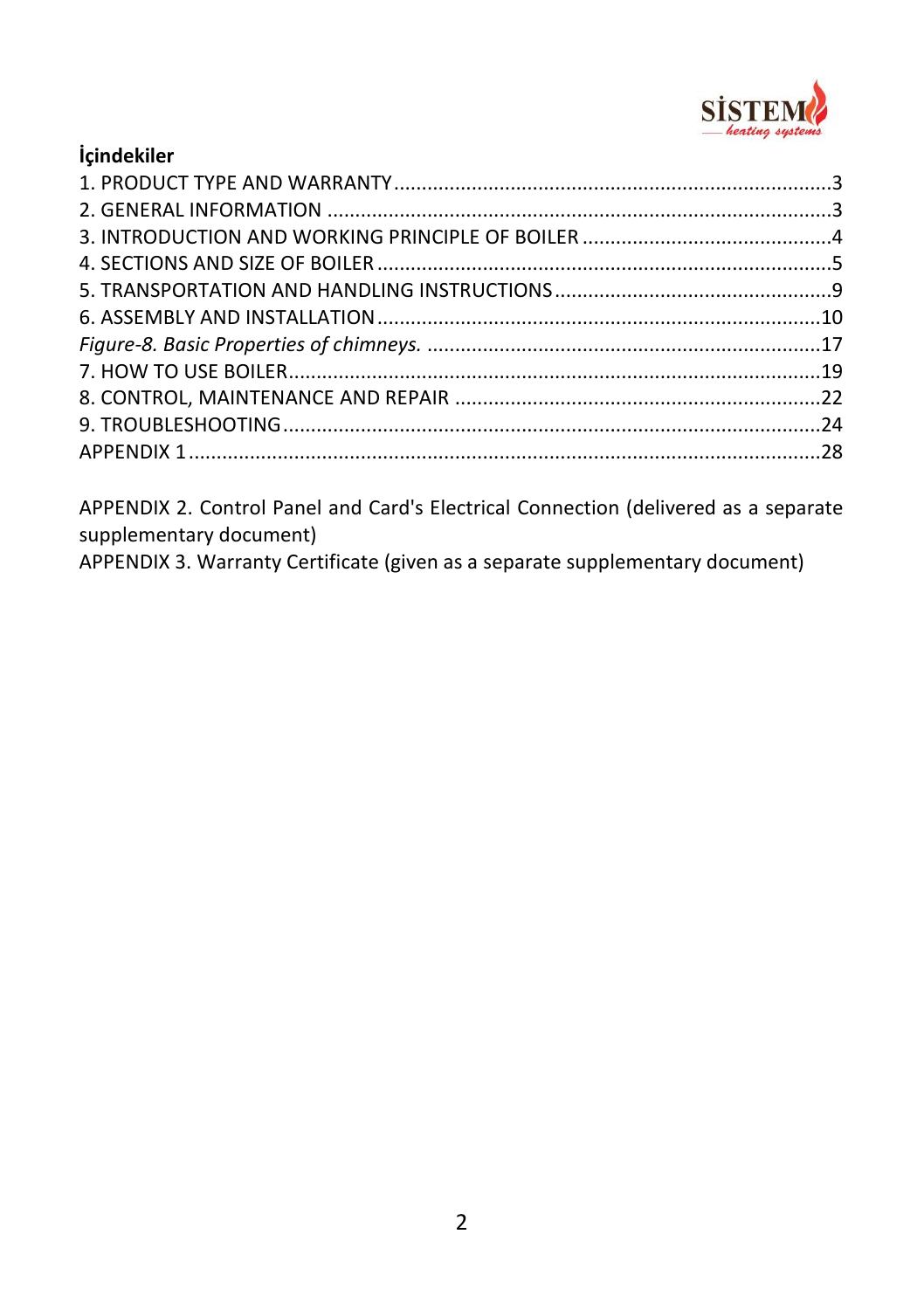

## <span id="page-2-0"></span>**1. PRODUCT TYPE AND WARRANTY**

Thank you for choosing System Tubular automatic loading SKYK-S series solid fuel boiler.

Before installing and operating your product, please read the user manual carefully and keep it together with the accompanying warranty certificate throughout the life of your boiler.

SKYK-S series are high efficiency hot water boilers designed for burning solid fuel only. Its steel body is made of welded joints. These boilers should only be used for heating the water in the heating system. It is not suitable to use the heated water directly for other needs. Please get information from authorized dealers for different applications.

Automatic loading and smoke tube models are named as SKYK-S series. The number next to it expresses how many thousand kilocalories are the boilers. For example, SKYK-S 40 boiler has a heating capacity of 40 thousand kilocalories. The warranty period of SKYK-S boilers is 2 years. The warranty document is delivered with the product. The lifetime of the boiler is more than 10 years. On the other hand, the maintenance of the boiler should be done regularly and the system components that are completed their service life must be replaced on time. This product is among the most efficient solid fuel boilers worldwide.

### <span id="page-2-1"></span>**2. GENERAL INFORMATION**

This user manual contains all the necessary explanations regarding the introduction, installation, operation and maintenance of the product. Boiler installation, maintenance, and service should be done by technical experts. The user manual and regulations should be observed for choosing the appropriate place, installation, water pipe connection, and chimney design of the boiler.

Sistem Tubular is a company that provides services on both solar water heating systems and solid fuel boilers used in central space heating. Among the priorities of the company are to develop new products and increase productivity with R&D activities in line with the needs, using high-tech equipment. SKYK-S series boilers have been designed and manufactured using computer aided programs in order to meet the expectations of solid fuel use in line with the demands of the market. Depending on its capacity, it can be used both to meet the heating needs of the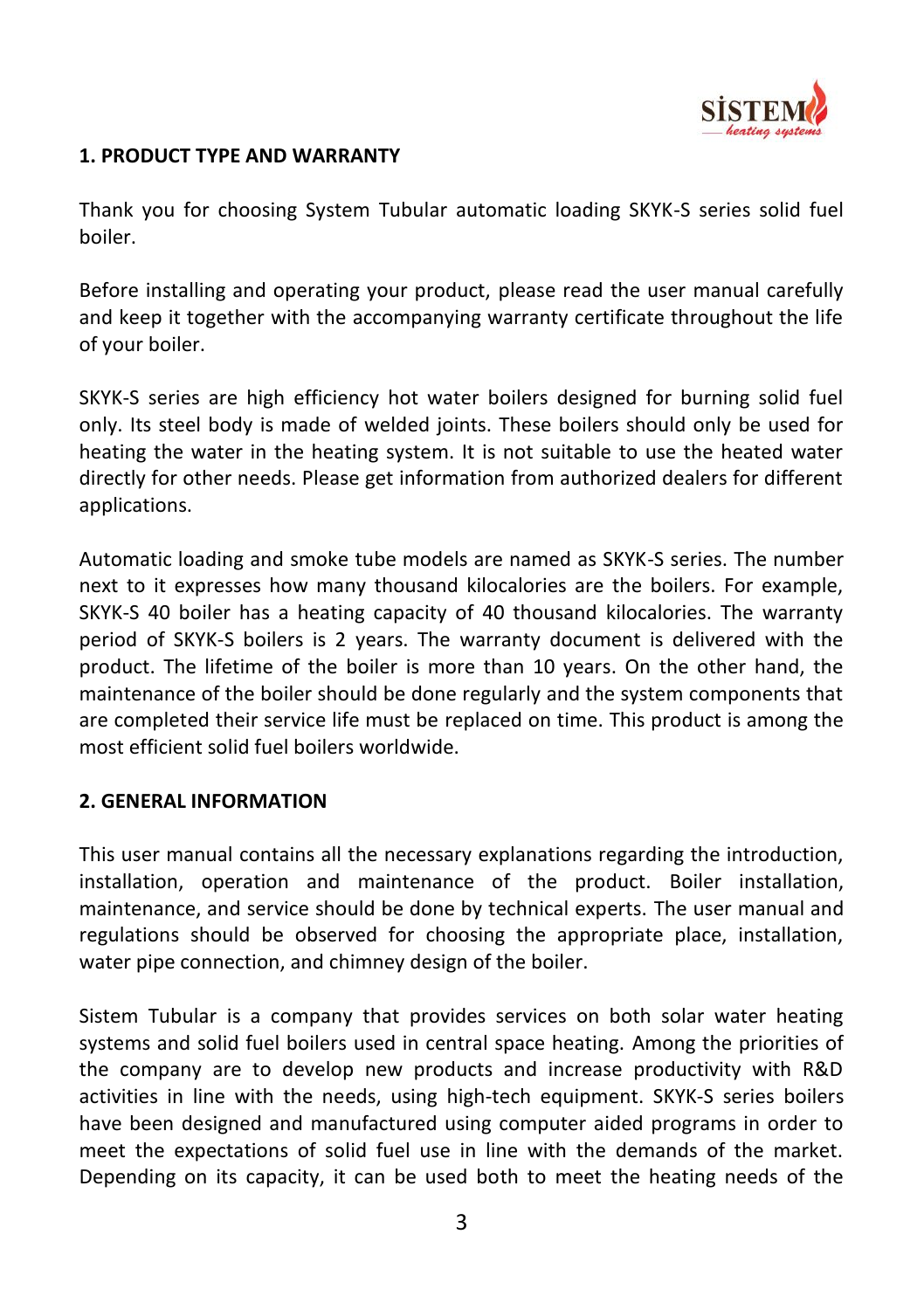

household and to meet the space heating needs of large buildings such as hotels and dormitories.

## <span id="page-3-0"></span>**3. INTRODUCTION AND WORKING PRINCIPLE OF BOILER**

Automatic loading solid fuel boilers are also called stoker boilers as coal goes to the combustion chamber automatically from the hopper. The heat energy in the combustion chamber is transferred to the heating water by smoke tube heat exchanger.

The grate must be loaded at the appropriate level to work SKYK-S model boiler efficiently. Control of the combustion circuit, fan and system pump is carried out by the electronic control panel supplied with the boiler. In SKYK-S boilers, only nut coal should be used as fuel. Depending on the calorific values of fuels and the way of loading, the heat transferred from the boiler to the water may differ.

### **Fuels:**

Only nut coal should be used in SKYK-S model boilers. Coal is placed in the hopper and fed into the boiler automatically. When coals are large, it can block the screw conveyor. Damage caused by such use is not covered by the warranty. Never try to burn large pieces of coal or wood by opening the lower door. Small pieces of wood can be placed over coal only during initial ignition.

The main parts of the system are (a) Hopper, (b) Screw Conveyor, (c) Grate and (d) Control Panel. All parts of the boiler are given in Figure-1 (a) and (b).

- **(a) Hopper:** It is the part where the daily fuel of the boiler is stored. The coal filled in the hopper must be dry. Wet coal reduces the combustion efficiency. It also causes blockages at the entrance of the screw conveyor. If the hopper is left empty, smoke can come out from here. It can also be damaged the screw conveyor. Therefore, it is always recommended to keep it filled with solid fuel during usage. The sieve on top of the hopper is placed to prevent other substances and large pieces of fuel that they go directly into the screw conveyor.
- **(b) Screw Conveyor:** It is a part that transmits the coal in the hopper to the combustion chamber.
- **(c) Grate:** It is the part where combustion occurs. The coal brought by the screw conveyor and the air directed by the fan mix here, creating efficient combustion.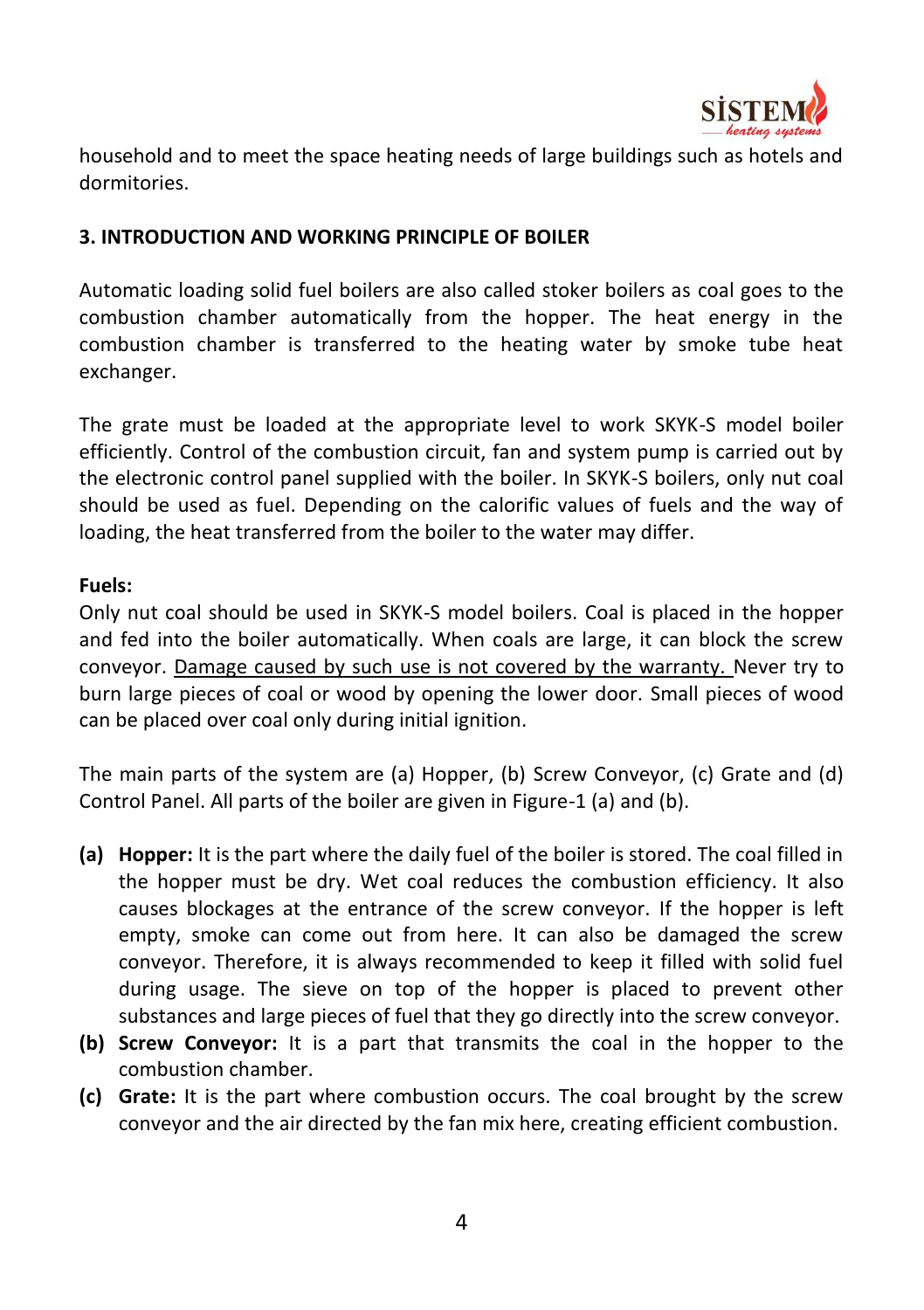

## **The Points to Take into Consideration in the Grate:**

- The grate must be loaded at the appropriate level to work boiler efficiently. This must be achieved by setting the feeding and stand by times in the control panel.
- Do not interfere to the middle part of the grate.
- In central boilers, the slag accumulated on the edges of the grate should be removed once or twice a day.
- Once or twice in a season, the door on the lower part of the grate should be opened and the dust falling into the lower part should be cleaned.
- **(d) Control Panel:** It is an electronic control panel that provides automatic operation of the boiler.



# <span id="page-4-0"></span>**4. SECTIONS AND SIZE OF BOILER**

The inner and outer parts of the boiler are given in Figure 1. Outer parts of the boiler: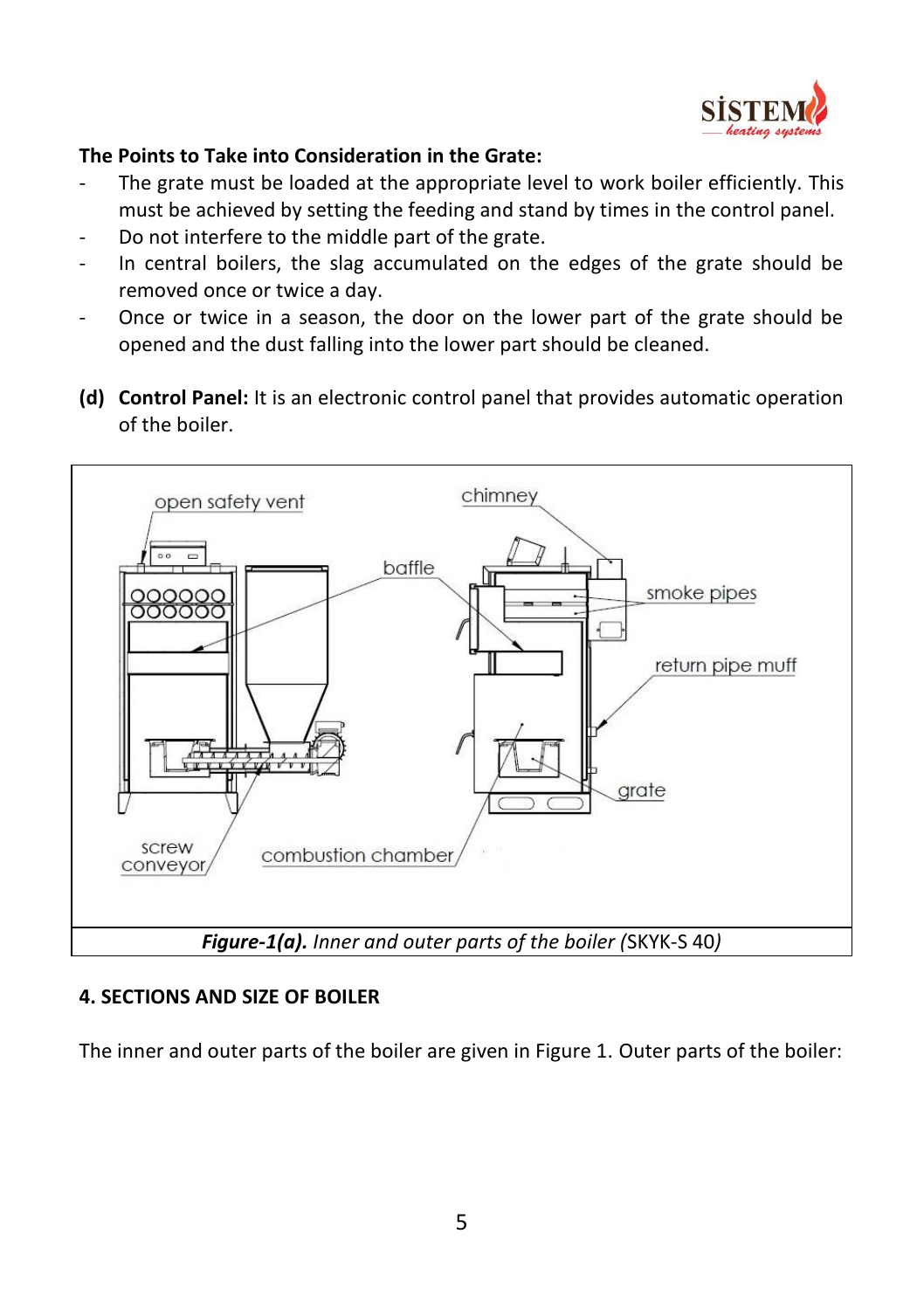



- 1. Supply pipe: It is the pipe line that transfers the hot water from the boiler to the radiators.
- 2. Return pipe: It is the return pipe line to transfer the water from the radiators to the boiler.
- 3. Open safety vent: It is the pipe line from the boiler to the expansion tank.
- 4. Feed and expansion pipe: It is the return pipe line from the expansion tank to the boiler.
- 5. Refill and drain pipe: It is the pipe line to fill up the boiler.
- 6. Carrying ring: It is to carry the boiler.
- 7. Fan: It is the fresh air source required for combustion.
- 8. Chimney: It is the channel to throw out smoke.
- 9. Upper door: Cleaning of the heat exchanger and smoke pipe passages should be done by using this door.
- 10. Lower door: It is used to remove ash and slag accumulated in the boiler, to ignite the fuel, and to reach the grate.
- 11. Smoke box: It holds the ash so that the chimney becomes less polluted.
- 12. Control panel: It is an electronic control box that controls the boiler.
- 13. Hopper: It is the fuel loading chamber.
- 14. Feeder motor: It rotates the the screw conveyor to transfer fuel from the hopper to the grate in the boiler.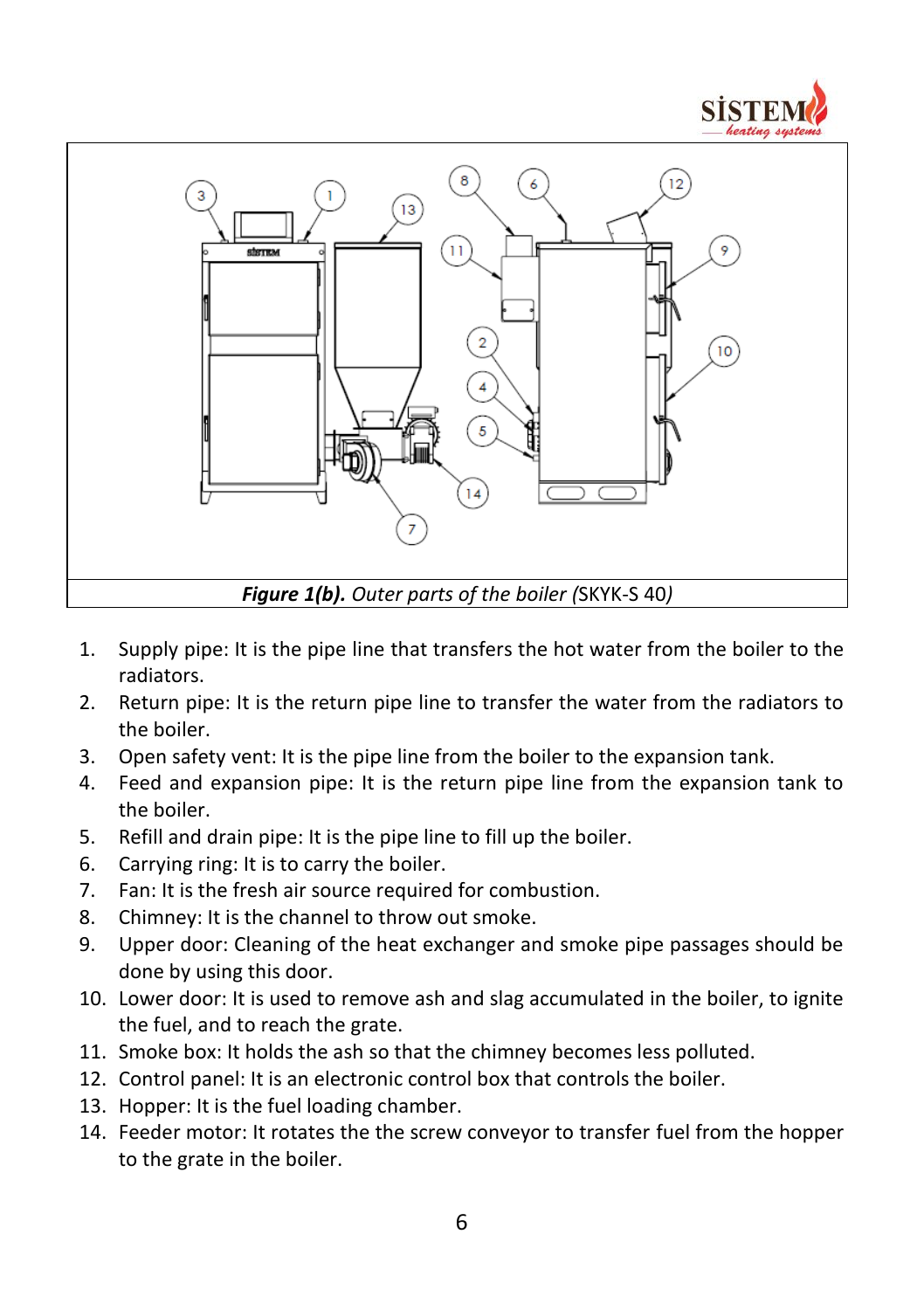



Dimensions and technical specifications of the boilers are available in Figure-2 and Table-1.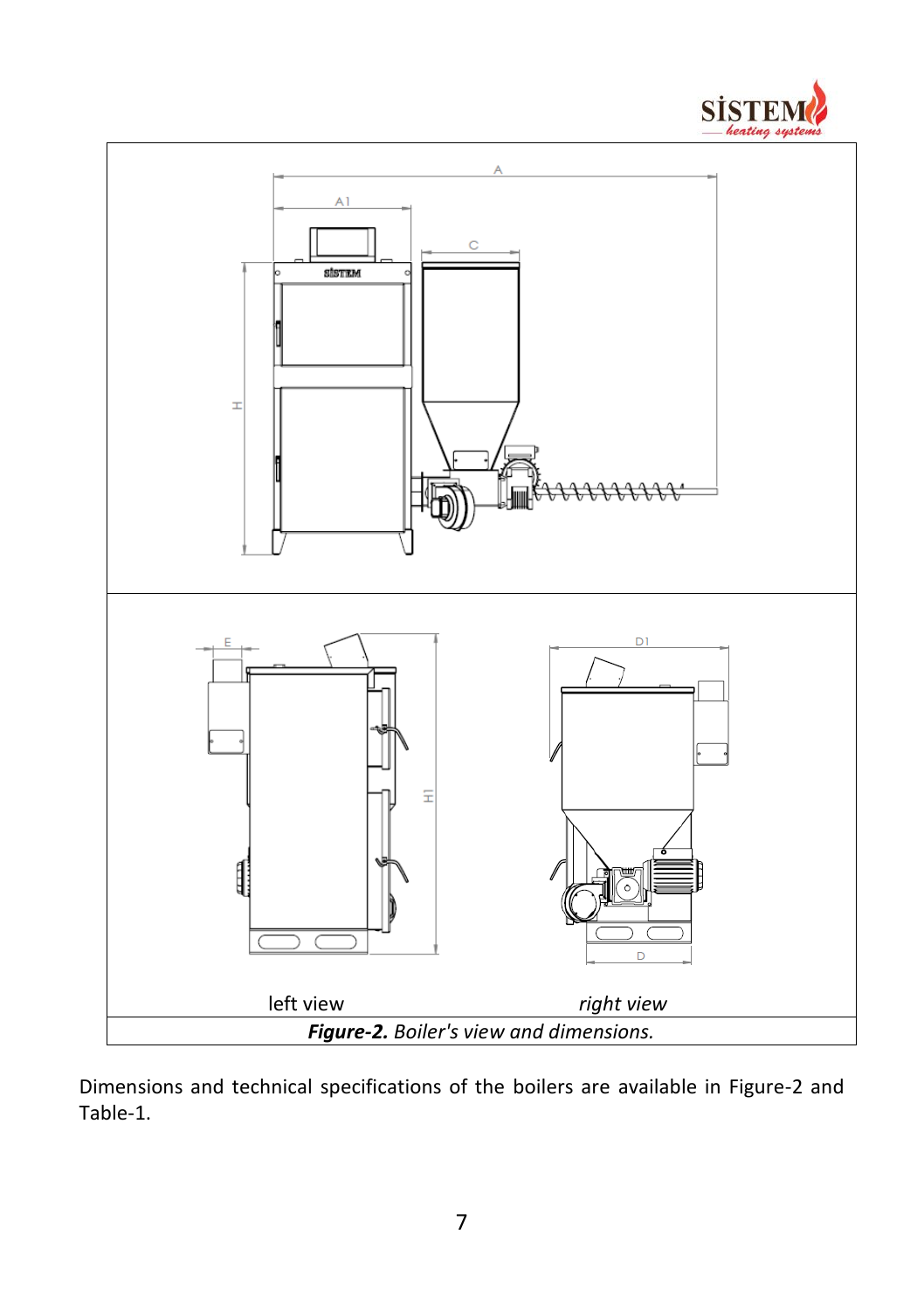

| <b>Boiler Dimensions</b>   |       | <b>rable-1.</b> Technical Jeatures and alliterisions of boliers.<br>SKYK-S 30 | SKYK-S 40                                                                              | SKYK-S 50        |
|----------------------------|-------|-------------------------------------------------------------------------------|----------------------------------------------------------------------------------------|------------------|
| Heating Power,             | kW    | 34,89                                                                         | 46,52                                                                                  | 58,15            |
| kcal/h                     |       | 30.000                                                                        | 40.000                                                                                 | 50.000           |
| Temperature Set, °C        |       | $70-90^\circ C$<br>service on request                                         | 35-50°C (for underfloor heating systems)<br>Minimum temperature can be adjusted by the |                  |
| Max. Working Temp., °C     |       |                                                                               | 95                                                                                     |                  |
| Max. Working Pressure, bar |       |                                                                               | 3                                                                                      |                  |
| Test Pressure, bar         |       |                                                                               | 4,5                                                                                    |                  |
| Dimensions                 |       |                                                                               |                                                                                        |                  |
| Width, mm                  | $A_1$ | 440                                                                           | 610                                                                                    | 610              |
|                            | A     | 1785                                                                          | 1925                                                                                   | 1925             |
| Depth, mm                  | $D_1$ | 880                                                                           | 880                                                                                    | 950              |
|                            | D     | 620                                                                           | 620                                                                                    | 700              |
| Height, mm                 | H     | 1245                                                                          | 1270                                                                                   | 1330             |
|                            | $H_1$ | 1375                                                                          | 1420                                                                                   | 1480             |
| Hopper Width, mm           | C     | 385                                                                           | 425                                                                                    | 425              |
|                            | B     | 830                                                                           | 860                                                                                    | 860              |
| Chimney Diameter           | E     | 130                                                                           | 140                                                                                    | 140              |
| Supply & Return Pipe       | R     | 1"                                                                            | 1"                                                                                     | $1\frac{1}{4}$ " |
| Feed&Expansion Pipe        | R     | 3/4"                                                                          | 3/4''                                                                                  | 3/4''            |
| Refill & Drain Pipe        | R     | 1/2"                                                                          | 1/2"                                                                                   | 1/2"             |
| Mass (empty), kg           |       | 280                                                                           | 368                                                                                    | 420              |
| Water capacity, It         |       | 65,5                                                                          | 85,5                                                                                   | 110              |

*Table-1. Technical features and dimensions of boilers.*

SKYK-S model boilers must be installed on a concrete base. The minimum dimensions of the concrete base according to the models are given in Table-2. It is important to use a large enough concrete base on which the hopper's foot also stands.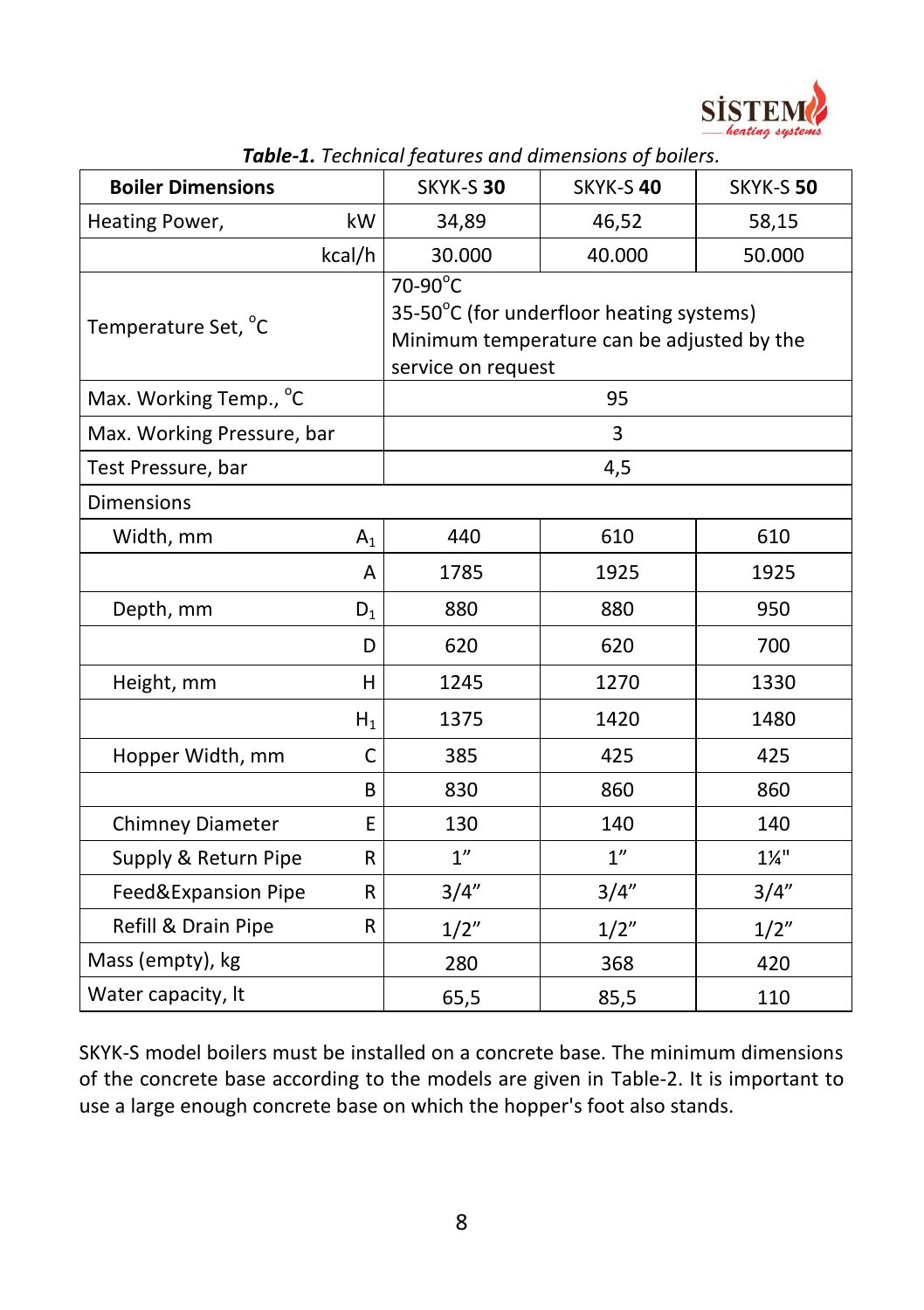

| Minimum dimensions<br>(mm) | SKYK-S 30 | SKYK-S 40 | SKYK-S 50 |
|----------------------------|-----------|-----------|-----------|
| Width                      | 850       | 1100      | 1100      |
| Depth                      | 850       | 850       | 900       |
| Height                     |           | 60        |           |

*Table-2. Concrete base sizes to install the boiler.*

### **Mounting room size:**

The size of the boiler room must be large enough. The minimum dimensions of the room are given in Figure-3.



*Figure-3. Boiler room dimensions.*

### <span id="page-8-0"></span>**5. TRANSPORTATION AND HANDLING INSTRUCTIONS**

System Tubular SKYK-S series boilers are one piece.

- 1. Boiler Group: The boiler is shipped with its insulation and outer cover. Control panel, feeder motor, and fan are shipped on the boiler as assembled.
- 2. Accessories: User manual, fire rake, for the smoke tube boiler a metal cleaning rod, and pump are supplied with accessory pack.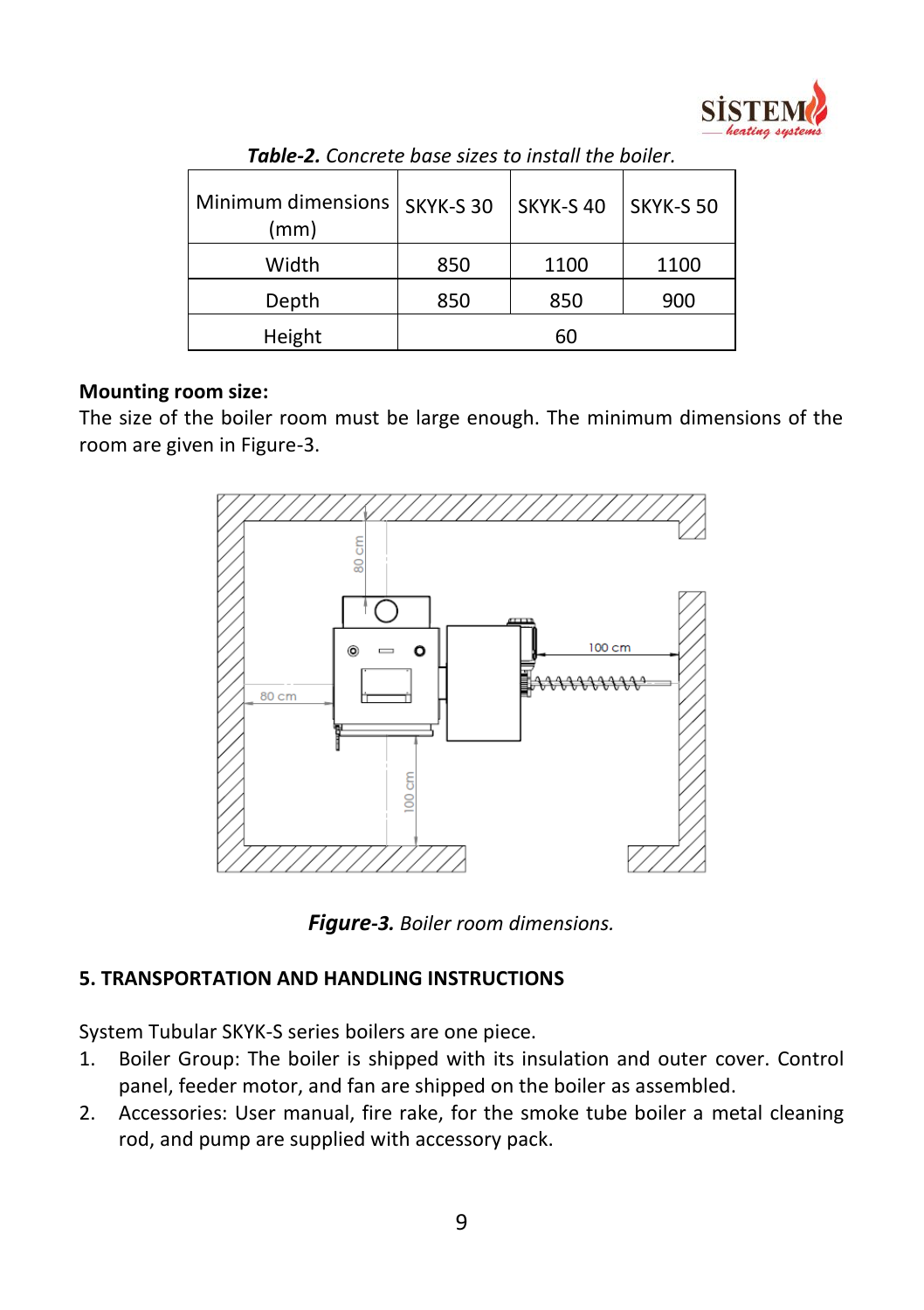

## **Transportation of the product safely:**

The mass of SKYK-S model boilers is high. Therefore, caution should be paid when transporting the boiler to the place where it will be installed. The net mass of each type of boiler is given in Table-1 in addition to technical specifications. The equipment to be used to lift and transport the product must have enough capacity. While the boilers are transported by crane, nobody should be passed under and if possible, the boiler should be guided by a rope.

In order not to damage the outer cover and the boiler during transportion, it should be carried;

- by a forklift holding from boiler legs connected to the chassis.
- by a narrow pallet truck holding from the back of the boiler,
- or by a hoist or crane attached from the boiler's carrying ring.

Do not use hard and sharp objects to remove the package of the boiler. You may scratch the paint of the outer cover.

While holding the sheet metal, care should be taken due to their bent sharp edges. They causing injuries should be avoided during the transportation of the boiler.

### <span id="page-9-0"></span>**6. ASSEMBLY AND INSTALLATION**

SKYK-S model boilers should be installed in a place prepared for heating. The place where the boiler is installed must have enough free space for the installation, combustion and maintenance of the boiler. In addition, there should be sufficient amount of fresh air circulation for efficient combustion. Chimney design must meet the required draft values for the model used, and must comply with the construction criteria given in the user manual and local regulations.

The boiler should never be installed outdoors or in balconies, living areas (such as kitchen, living room, bathroom, bedroom), or in a space directly connected to them. Moreover, it should not be installed in places with explosive and easily flammable materials.

The boiler room must be directly connected to the outside for ventilation and must have vent holes that allow the entrance of fresh air. One of the vent holes should be at most 40 cm below the ceiling of the boiler room, and the other should be at most 50 cm above the floor. These vents must always be open. The lower vent should be at least 40 x 40 cm, and the upper vent should be at least  $30 \times 30$  cm in size.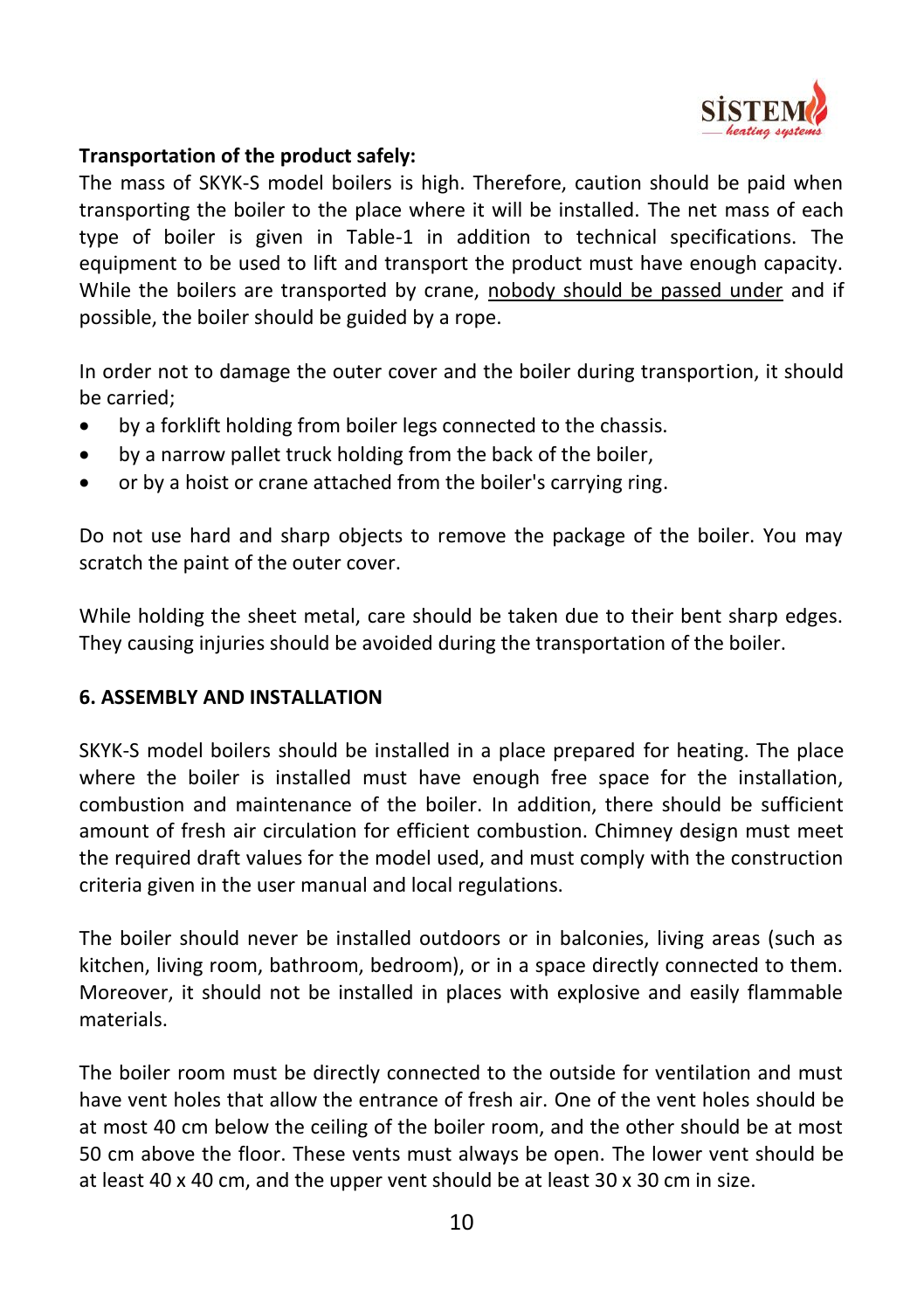

If the boiler is to be connected to an existing heating line, inside of the flow and return pipe lines should be cleaned thoroughly before installation.

### **Circulation pump:**

Water circulation pipe line should be designed to do it by a pump. And also, a right size pump should be selected for the heating installation. The capacity of the pump to be used should be determined by taking into account the resistances and pressure losses in the installation and the boiler. The selected pump has to provide the total flow rate required for the heating installation and overcome the total pressure loss of the heating system while doing so. To determine the correct position of the pump in the system, hydraulic diagrams given in the user manual should be taken as reference.

### **Open tank expansion system:**

As a company, we recommend an open tank expansion system to the atmosphere for SKYK-S series boilers. Figure-4 shows an example hydraulic diagram for open expansion tank and installation connection. The circulation pump can be mounted either on the flow or return line.

The open expansion tank must be installed higher than the entire system. No valves should be used on the safety pipe lines between the boiler and the expansion tank. Safety pipes should reach the closest point of boiler inlet and outlet from the shortest vertical path.

A hydrometer should be connected to the flow line to monitor the pressure value of the installation and to see whether there is any leak in the system. The hydrometer should be purchased separately and connected at the same level with supply pipe of the boiler.

To circulate the hot water easily even if the pump is off, the boiler should be installed at a lower level than the central heating system. A by-pass line should be installed between the pump inlet and outlet in order to operate the system without any problems in case of power failure. In this case, since the heated water rises when the by-pass valve is opened, natural water circulation will occur without a pump.

Water volume of the expansion tank can be practically calculated using the following formula: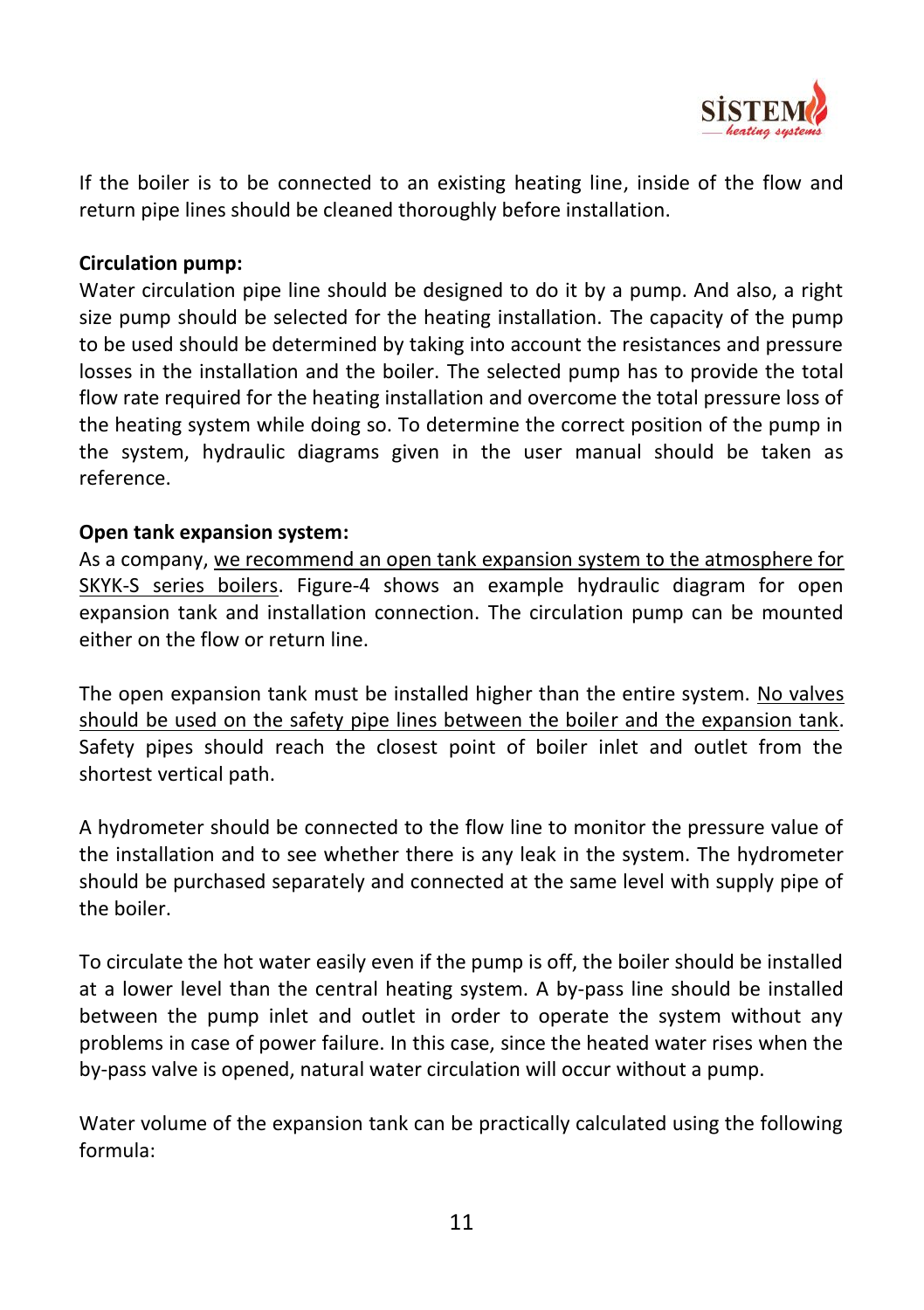

 $Vg = 0,0025 * Q$ Vg : Water volume of the expansion tank (lt) Q : Boiler heating Power (kcal/h)

### SAMPLE:

Calculation of expansion tank size for SKYK-S 50 boiler  $Vg = 0,0025 * 50000$ Vg = 125 lt.



*Figure-4. Hydraulic diagram: open tank expansion system.*

Optimum open expansion tank sizes for systems where panel radiators are installed in spaces are given in Table-3.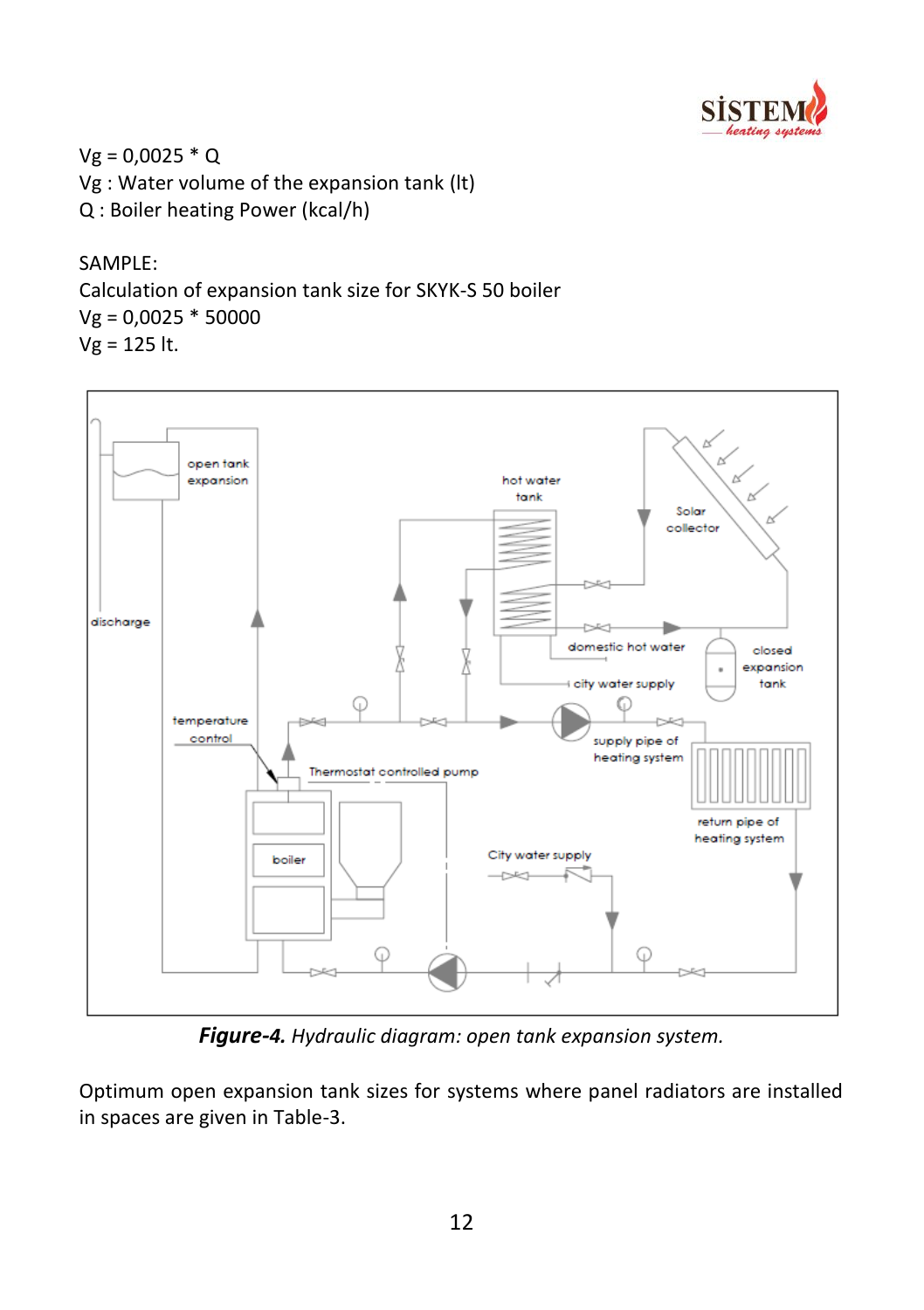

Expansion tank provides extra volume for hot water due to varied temperature and protects the system from excessive pressure increase. Expansion tank can be manufactured in a cylindrical form or rectangular prism, and mounted horizontally or vertically. Expansion tank outflow and return safety pipes should be installed with an always rising slope from the boiler to the expansion tank. The farthest position where the flow and return safety pipes can be installed from the vertical axis of the boiler is given in Figure-5.

|           |        | Boiler series   Capasity, kcal   Open expansion tank volume, It |
|-----------|--------|-----------------------------------------------------------------|
| SKYK-S 30 | 30.000 | 75                                                              |
| SKYK-S40  | 40.000 | 100                                                             |
| SKYK-S 50 | 50.000 | 125                                                             |

*Table-3. Open expansion tank sizes for boilers.*



### **Closed pressurized expansion tank system:**

Closed expansion tanks contain nitrogen or air that can be compressed. When the water expands in the system due to heating, pressure increases, the nitrogen in the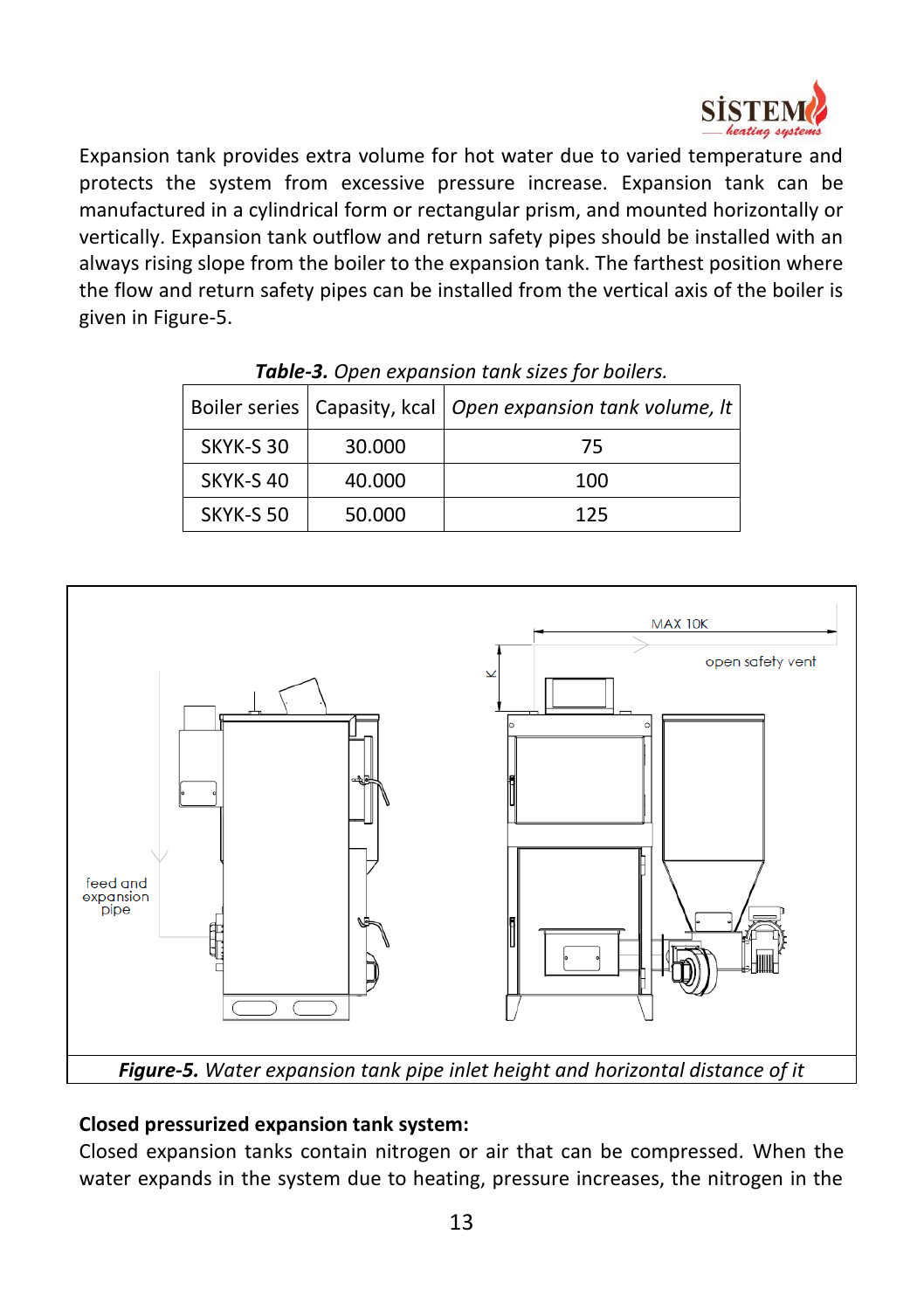

closed expansion tank gets compressed and the water expanded goes into the tank. Later, when the system cools down, the water in the tank returns to the pipe line as the pressure decreases. Since the system is closed to the outside environment, heat loss is less, it is exposed to less corrosion and there is no water loss due to evaporation.

In closed expansion tanks, the decrease of water in the system can be observed with a manometer. Manometer is a pressure indicator. The pressure must be between 1 & 1.5 bar in the boiler when it is cold. The pressure increases as the boiler water heats up. A safety valve must be used in heating systems with closed expansion tanks.

The closed expansion tank size should be selected according to the amount of water circulating in the system, the temperature of the tap water entering the boiler, the outlet water temperature of the boiler, the building height (in terms of static pressure), and the pre-gas pressure of the selected closed expansion tank.

The assembly of the closed expansion tank system is seen in the hydraulic diagram given in Figure-6. In addition, the solar collector can be used as an additional heat source.

Boilers on which a closed expansion tank is be mounted must be installed with a suitable safety valve and automatic air purjer.

### **Underfloor heated places:**

When SKYK-S boiler is used together with underfloor heating system in a place, a thermostatic mixing valve should be added to the hot water pipeline as seen in Figure-7. When the thermostat fails for any reason, the boiler water temperature may suddenly increase extremely. In this case, the thermostatic valve will be activated in order to protect the polymer pipes used in underfloor heating. PEX pipes are generally used for underfloor heating. These pipes can withstand approximately 5.5 bars pressure at  $90^{\circ}$ C. In addition, although the foam material used varies, Polystyrene is generally used. The maximum operating temperature of this material is 75 $\mathrm{^oC}$ . However, if any damage is occured during the assembly of the pipe, another type of pipe is used instead of pex, or there is a problem caused by a manufacturing error, the pipe may crack or the foam material may be damaged. In addition, excessive increase in temperature may cause parquet flooring to swell. Replacing the underfloor heating pipes is quite laborious and costly. Therefore, it is recommended to install a thermostatic mixing valve for underfloor heating systems.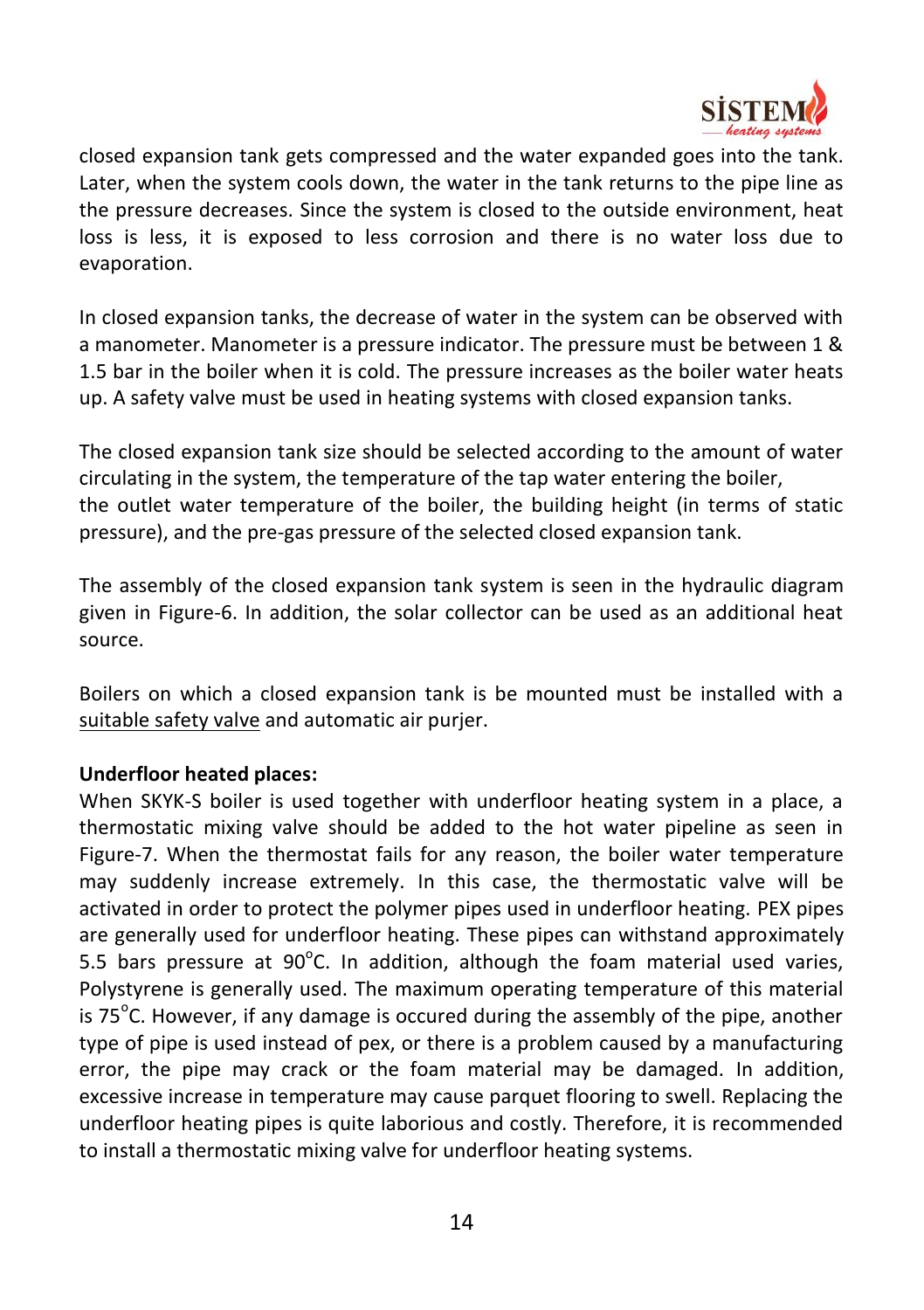



*Figure-6. Hydraulic diagram: closed pressurized expansion tank system.*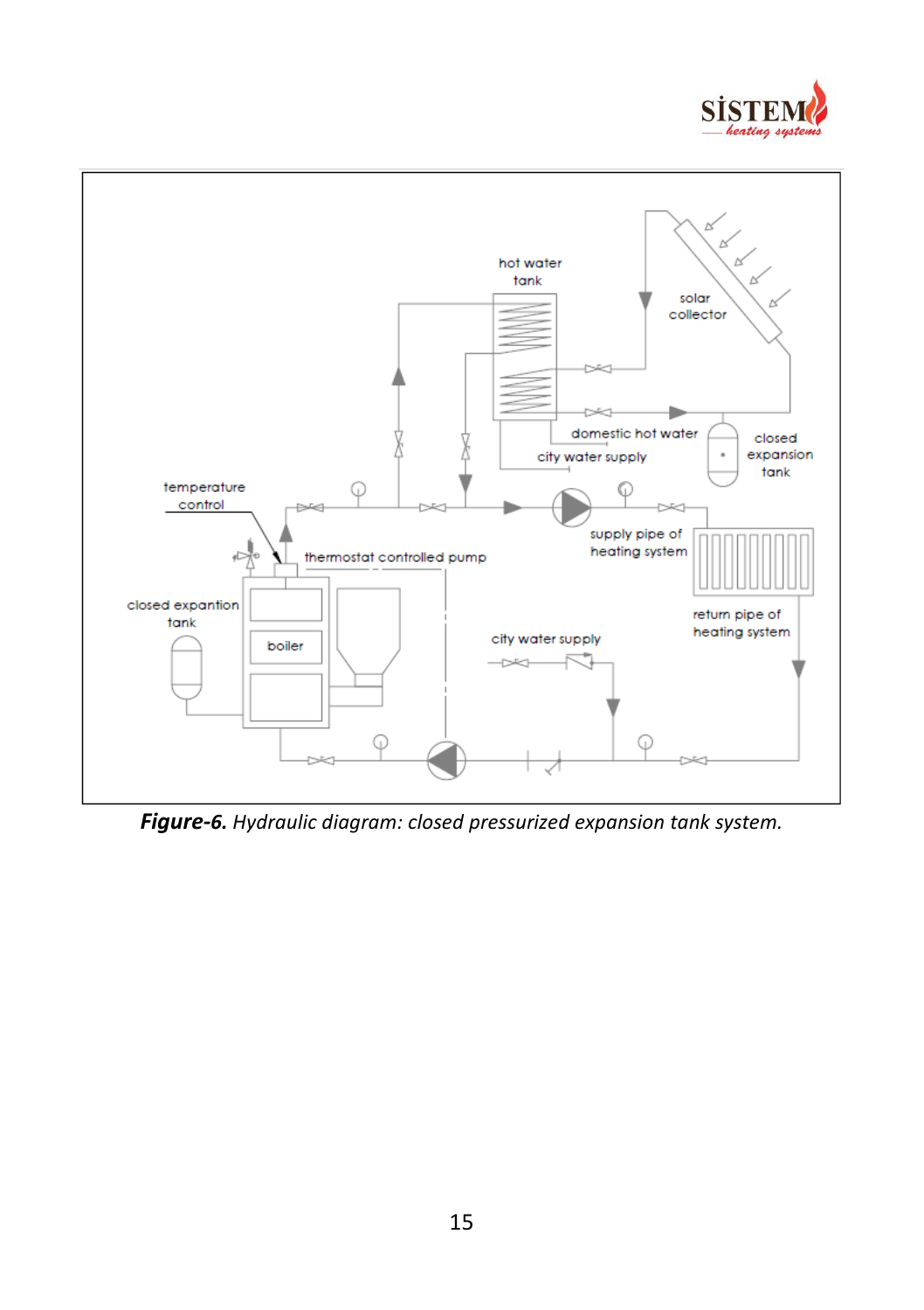



*Figure-7. Hydraulic diagram for underfloor heating systems.*

### **Warnings about water level:**

After the first water is pumped into the system, the minimum water level should be marked on the hydrometer in open expansion systems and on the manometer in closed expansion systems. The water level should be checked daily, when it falls below the minimum value, water should be added to the installation. Water should be added to the system only when the installation is cold.

To solve the overheating problem, cold water should never be added directly to the water side of the boiler. This can cause serious damage in the boiler block. That kind of damage causes the product to be out of warranty.

#### **Chimney connection:**

The boiler must be connected to a chimney conforming to the features specified in the user manual and relevant regulations (Figure-8). The boiler should not be operated without a chimney connection and there must be sufficient chimney draught for combustion. If the chimney doesn't draw well, it smokes a lot. The boiler room remains in smoke and combustion is being inefficient.

Chimney passing through the external environment must be insulated to prevent condensation.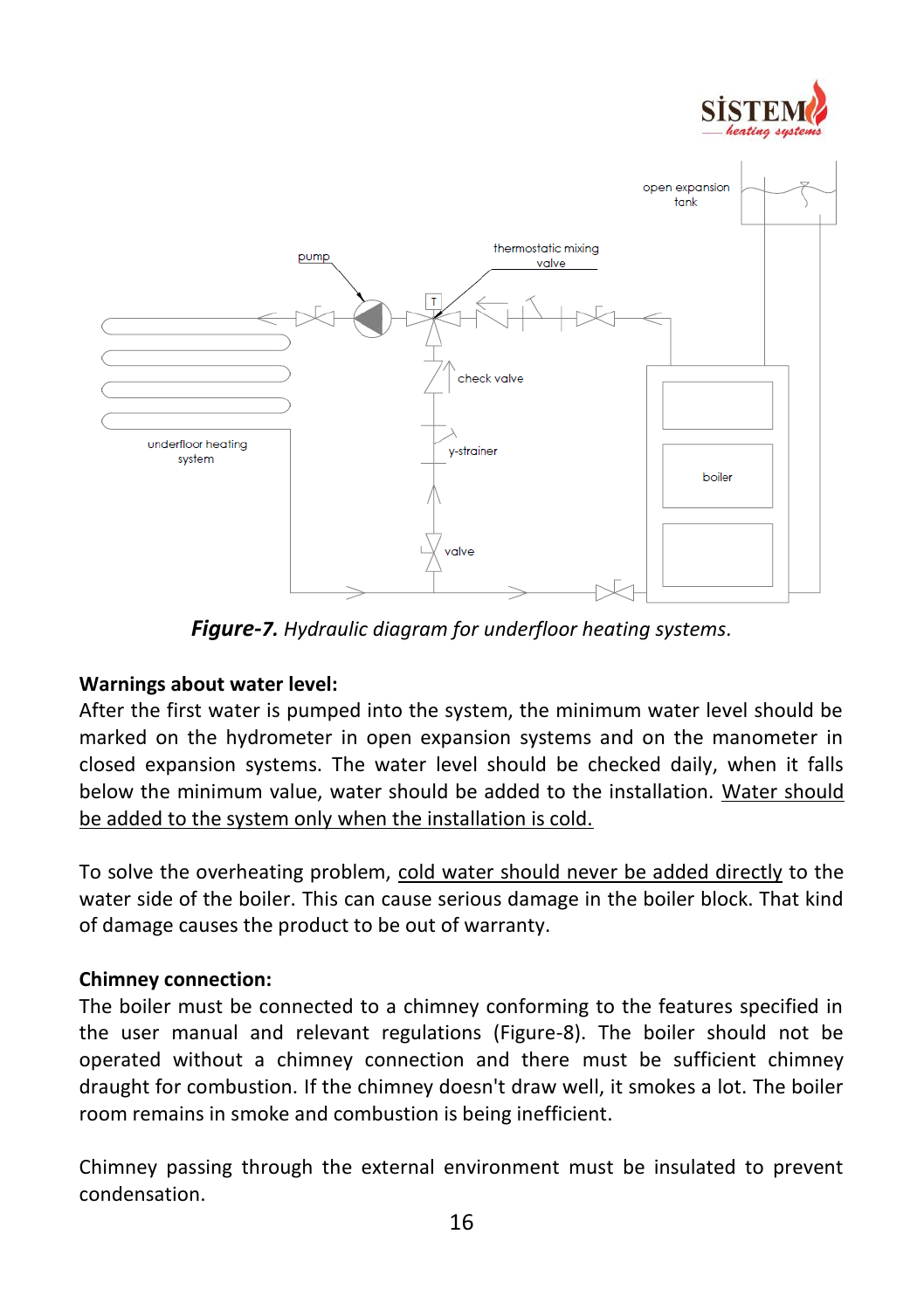



*Figure-8. Basic Properties of chimneys.*

<span id="page-16-0"></span>SKYK-S model boilers should be connected to an independent chimney that can provide at least the desired minimum draft. The part of the waste smoke line between the boiler and the chimney should be insulated with glass wool. The waste smoke pipe and chimney should be made of stainless steel sheet or material resistant up to  $400^{\circ}$ C. To get better combustion and efficiency, all the connections on the waste smoke pipe must be sealed. The waste smoke pipe should be connected to the flue in the shortest way. Horizontal connection equipment such as elbows that reduce draft should be avoided.

The chimney should not be used as a vertical single steel pipe, it must have an inner and an outer surface. The outer surface of it can be steel or brick mesh. Corrosionresistant stainless steel can be preferred for the inner surface of the chimney. In order to prevent condensation, thermal insulation should be made in the space between the inner and outer surfaces of the chimney.

At the bottom of the chimney, there should be a steel made cleaning door having all kinds of sealing. The length of the flue smoke pipe between the chimney and the boiler should not exceed one quarter of the chimney height.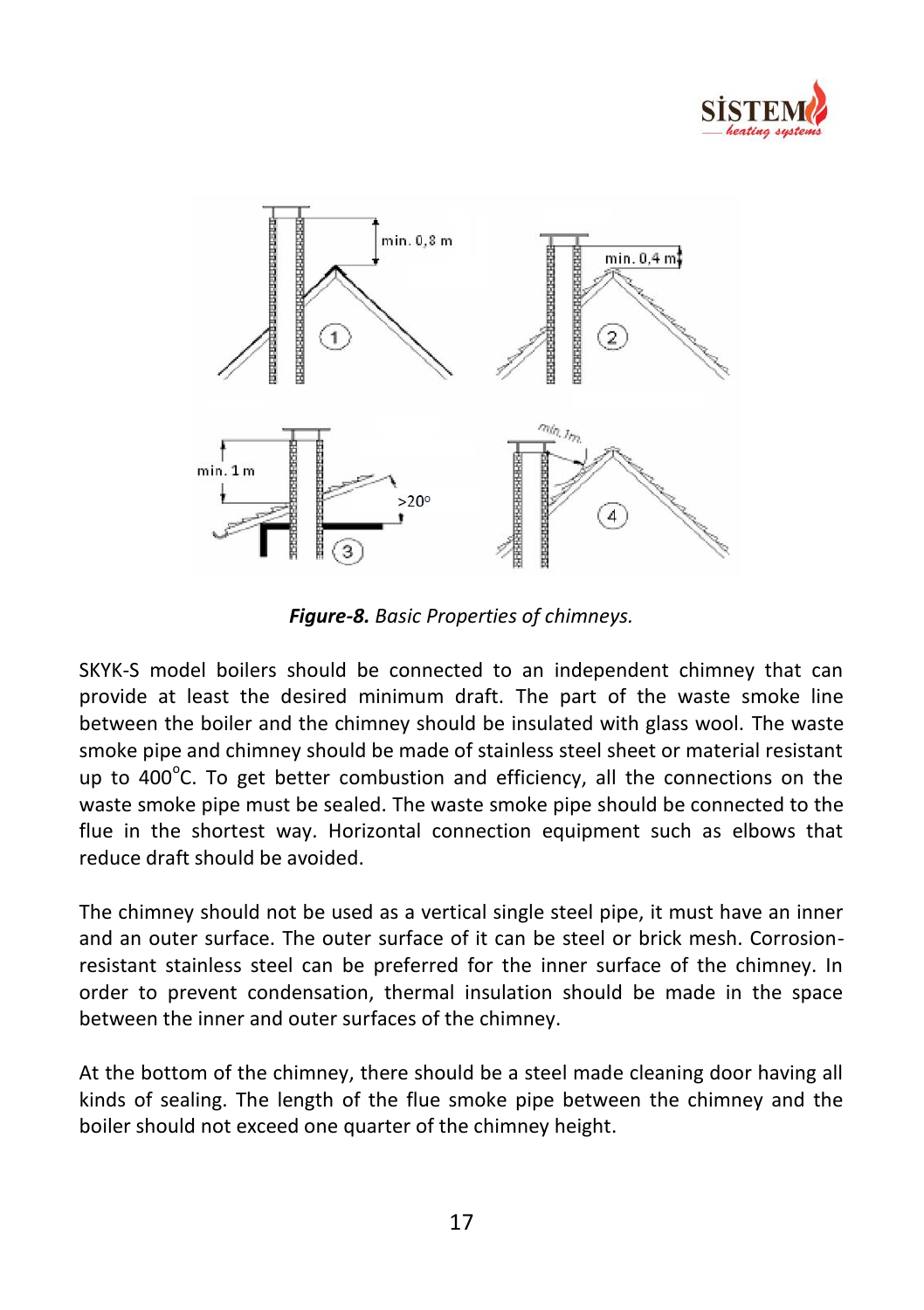

The size of the flue smoke pipe and chimney should be larger than the boiler's waste smoke outlet cross section. The used chimney for the boiler should be at least 1 meter above flat roof, and at least 0.4 meters above tiled roof, from the highest point of the roof (Figure-8).

The chimney must be installed correctly as indicated in Figure-9



# **Warnings about electrical connection:**

All electrical and water installations must be carried out by authorized persons in accordance with all legal and technical rules approved by the relevant legal institutions. The boiler must be connected to electricity with a ground line.

SKYK-S 30, 40, 50 model boilers are fed with 220V network voltage. Where the mains voltage is lower than 205V or greater than 230V, a regulator should be used.

The control panel must be connected to a wall panel which has strong enough ground line.

### **Thermal isolation:**

Avoid contact of the isolation material with your skin, eyes, and inhalation of its dust.

If the insulation material is to be cut, do it in a well-ventilated place, using gloves that protect your hands, wearing protective goggles and masks.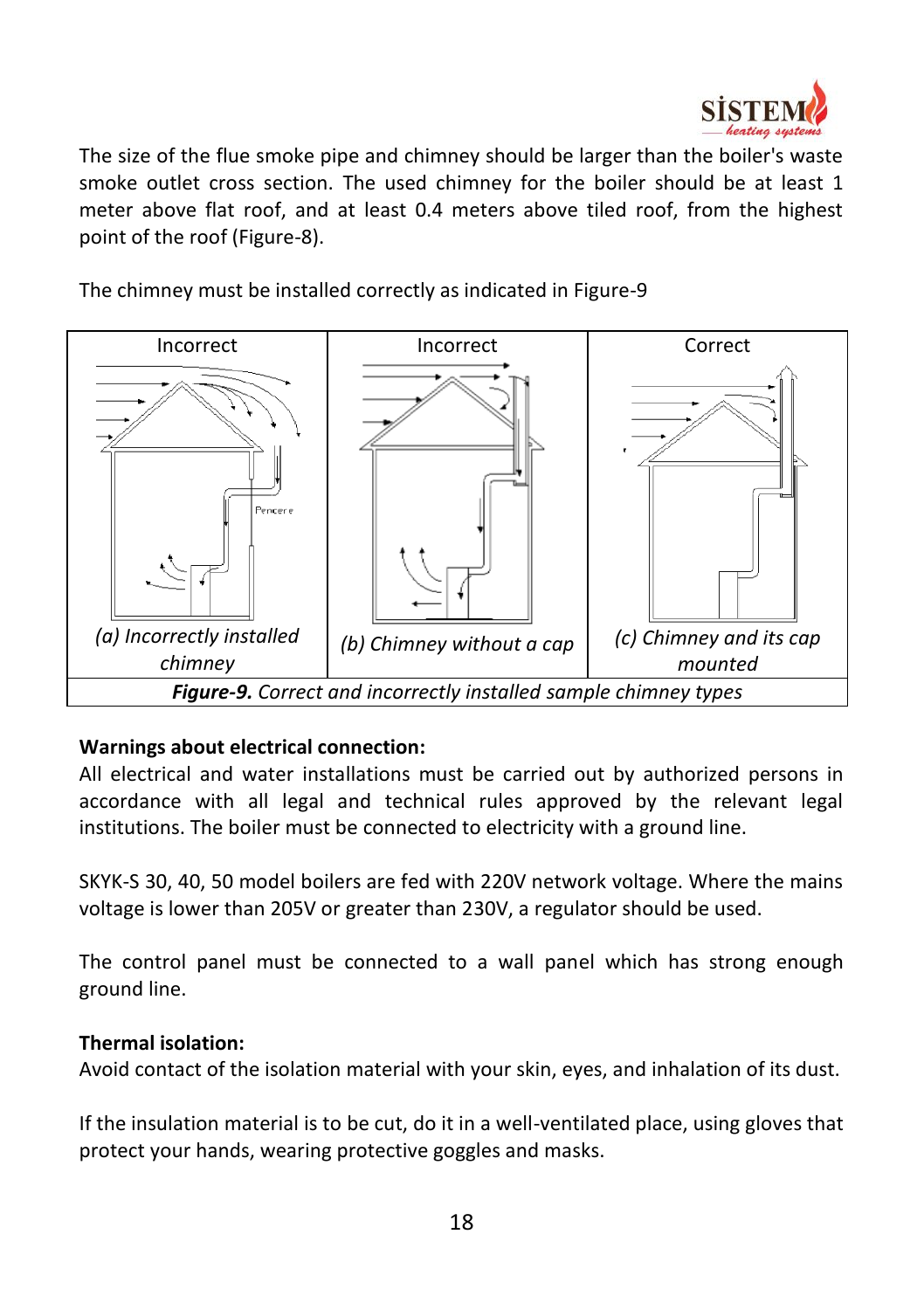

If you experience itching, swelling or itching in your eyes, the process on thermal insulation material should be stopped and medical assistance should be sought.

### <span id="page-18-0"></span>**7. HOW TO USE BOILER**

At the first burning of the boiler, the paint odor released should not be inhaled and the place should be well ventilated.

In the first combustion of the boiler, the water that may occur due to condensation inside the chimney while it is cold can be flow down into the boiler until the chimney gets heated. In this case, the flue temperature should be raised as quickly as possible, and black water formed due to condensation should be collected in a container and disposed of in order to prevent any pollution in the environment.

Smoke that may occur during the first burning should not be inhaled and boiler doors should always be kept closed. In case of inhalation of smoke, you should stay outdoors for a long time while the smoke is removed from the room.

When any of the boiler doors are opened due to fuel loading or any other reason, If the chimney draft in the system is weak, smoke may goes out into the boiler room. This smoke should never be inhaled.

Direct cold water should never be pumped into the heated boiler to cool it down for any reason. That may causes permanent damage in the boiler and invalidates the warranty process.

Unless for maintenance process or frost risk, the water in the installation should not be drained. The water level should be checked regularly.

The flow rate should be calculated according to the boiler and pipe line capacity. Here, the temperature difference of the boiler inlet and outlet water should be taken at most  $20^{\circ}$ C in order to avoid thermal stresses that may occur in the boiler block. Leaks, if any, should be fixed to minimize water loss in the system.

Fuels should be kept at a distance of at least 1 meter from the boiler. It is recommended that the fuels be stored in a separate place.

Do not touch high temperature parts and surfaces while the boiler is active. These surfaces are the doors of the boiler, ash tray behind the bottom door, water inlet-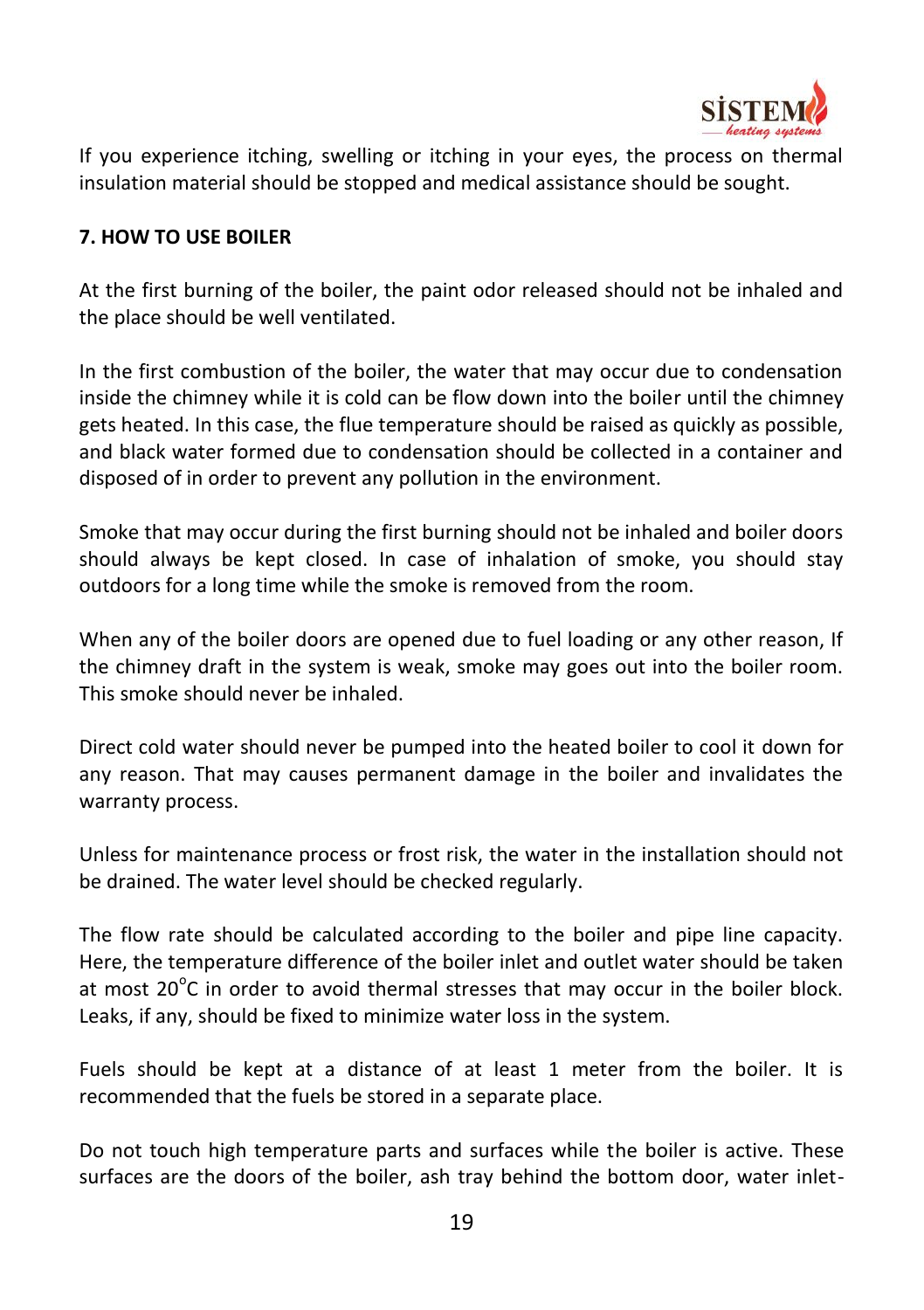

outlet and safety pipes even if insulated, smoke box, connection between the boiler and the chimney, and circulation pump.

### **Regular checks:**

- The water level in the boiler should be checked. The hydrometer must be marked after the first filling of the system so that the water level can be checked regularly. If the water level or pressure has dropped below the static pressure or the system setting, it is necessary to add water to the system. In order to protect the system and the boiler from corrosion, the water to be fed into the system must be softened according to the local settings. If there is a manometer in the system, the pressure should be marked and observed.
- It should be checked whether the front doors are closed well. If there is a smoke leak outside the combustion chamber, the door seals should be changed.
- It should be checked whether there is gas leakage from the flue connection. If there is a leak, the boiler chimney must be insulated temporarily with aluminum foil tape while it is cold and service must be called to be repaired.
- The formation of soot in the boiler varies according to the type of combustion and fuel. Heating surfaces should be checked and cleaned using a fire rake or scraper if necessary.
- The operating sound of the pump should be heard, and the boiler must not be operated in case of malfunction.
- It should be checked that the feeder motor is running and fuel is fed on the grate.
- The hopper should always be kept filled with fuel. Otherwise, the burning embers on the grate may damage the screw conveyor. In addition, smoke emission from the hopper can be observed. Damage caused by such use is not covered by the warranty.

### **Cleaning the boiler:**

Before cleaning the boiler, all electrical devices connected to the system must be turned off. To clean the boiler;

- All heating surfaces should be cleaned using the fire rake supplied with the boiler. In smoke tube boilers, the cleaning process should be done using the metal cleaning rod. When cleaning with the metal rod; it should be fully inserted into the smoke tube and withdrawn. The surfaces inside the boiler should be cleaned at least every two weeks. It can be done more often when necessary.
- The dust inside the boiler fan should be vacuumed at least once a month without damaging the fan blades. Otherwise, the dust is affected the performance of the fan and that kind of damage is not covered by the warranty.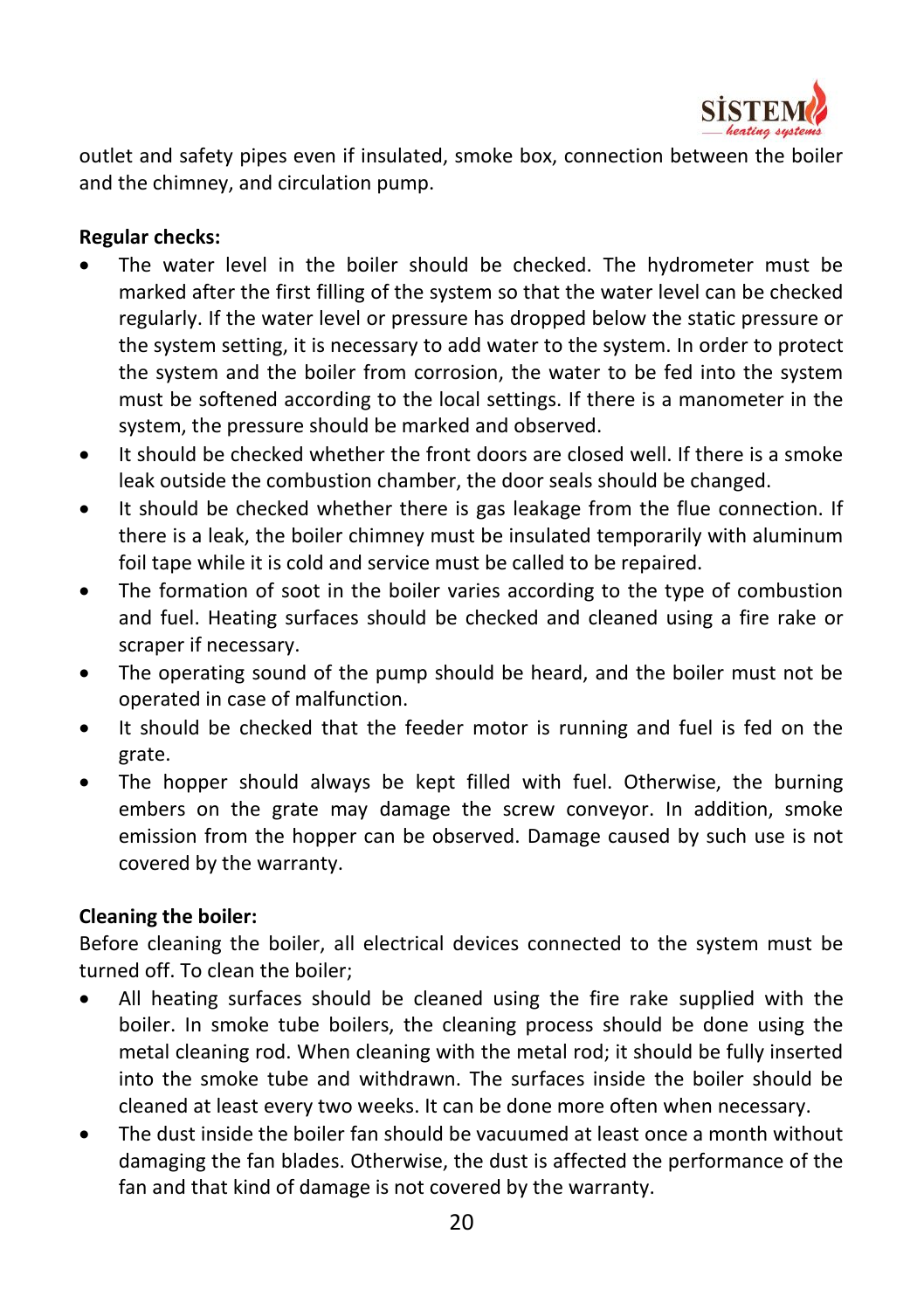

- The grate should be cleaned, if any, blocked holes should be opened with a nail or similar apparatus. Ashes under the grate should be removed from lower door.
- All soot accumulated in the smoke box and ash tray (according to the model) should be cleaned. The ash tray should be cleaned every day. It can be done more often if necessary.
- In order to improve the chimney draft (depending on the model), the smoke box should be cleaned at least once a month. Periodic cleaning processes and times are given in Table-4.

| <b>Cleaning process</b>                                                                                                                | <b>Cleaning period</b>      |  |
|----------------------------------------------------------------------------------------------------------------------------------------|-----------------------------|--|
| Ash tray                                                                                                                               | Every day                   |  |
| Heating surfaces of the boiler                                                                                                         | Once a week or more often   |  |
| Smoke box                                                                                                                              | Once a season or more often |  |
| Chimney                                                                                                                                | Once a season or more often |  |
| Cleaning ash inside the combustion chamber and<br>ventilation holes under the hopper                                                   | Once a season or more often |  |
| Fan cleaning                                                                                                                           | Once in a month             |  |
| Please contact the technical service for cleaning and maintenance related to the<br>heating installation such as strainer filter, etc. |                             |  |

### *Table-4. Periodic cleaning processes of the boiler.*

### **Parts under pressure:**

- 1. During the operation of the boiler, it should be avoided to hit the pressured parts of the system by hard objects. These sections are boiler body, boiler input and output line, safety lines, pressure relief devices.
- 2. The water in the system should never be drained while the boiler is running.
- 3. While the boiler is hot, water should never be added directly into the boiler for cooling or any other reason.

### **Boiler room:**

- 1. The boiler room should have a door that allows easy exit in case of danger.
- 2. Solid fuel and other fire igniters such as kindling, paper must be at least 1 meter away from the boiler.
- 3. Do not close the fresh air intake vents of the boiler room. Fresh air intake is important for a quality combustion.
- 4. There is a risk of smoke coming out when the doors of the boiler is opened for any reason. Never breathe this smoke.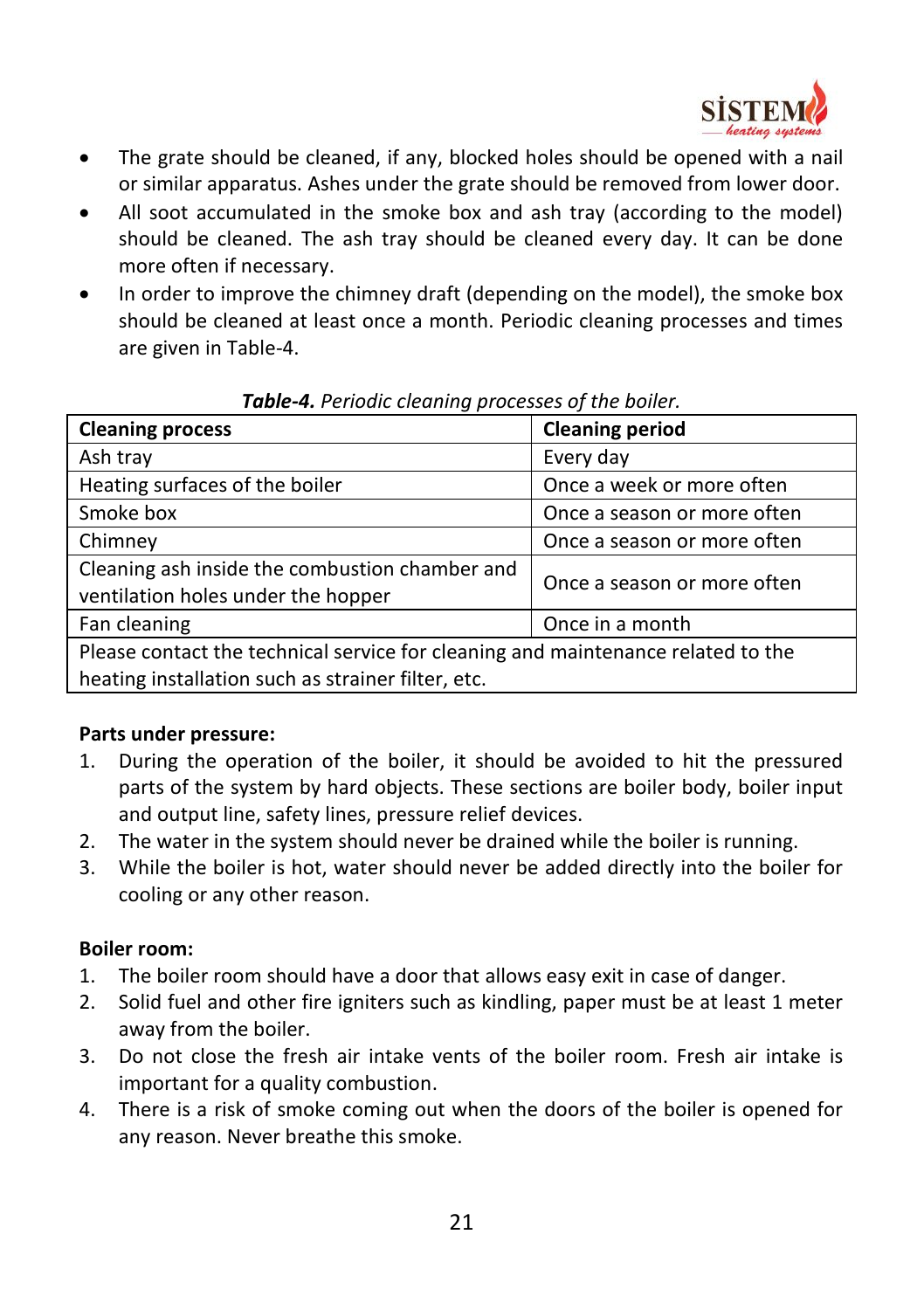

5. Protect your hands and face when opening the lower door for any reason. If necessary, wear protective gloves against the heat and turn off the fan from the control panel.

#### **Fuels and combustion:**

- 1. Do not take the burning fuel out of the combustion chamber of the boiler.
- 2. Do not use water or other liquids to put out the flame in the boiler.
- 3. To slow down or stop combustion, close the boiler air inlets and the fan.
- 4. Use the fuels specified in the user manual and local regulations. Do not use any solid fuel that could damage the boiler. Do not operate the boiler with liquid and gas fuels.

The fact that the moisture value and part size of the fuel is higher than the allowed limits negatively affects the combustion in the boiler. Therefore, the heating power and efficiency given by the manufacturer may not be provided. The manufacturer is not responsible for this.

According to the regulation following values must be meet; max total sulfur ratio of the fuel used is 2%, fuel min lower calorific value is 3.800 kcal / kg, the humidity is up to 25%, and max ash content is 25%.

### <span id="page-21-0"></span>**8. CONTROL, MAINTENANCE AND REPAIR**

Service should be called before the season for the maintenance of boiler, hydraulic installation, electrical connections, and chimney. Maintenance should not be done without the help of an expert.

At the end of the season, it is appropriate to make annual maintenance by the person who installed the boiler and to make a periodic service agreement. Chimney cleaning should be done at the beginning or end of each season. Chimney should be cleaned by qualified persons.

The control list showing the things to be done during and after the installation of the boiler is given in Table-5. Detection of failures in the system and troubleshooting methods are listed in Table-6.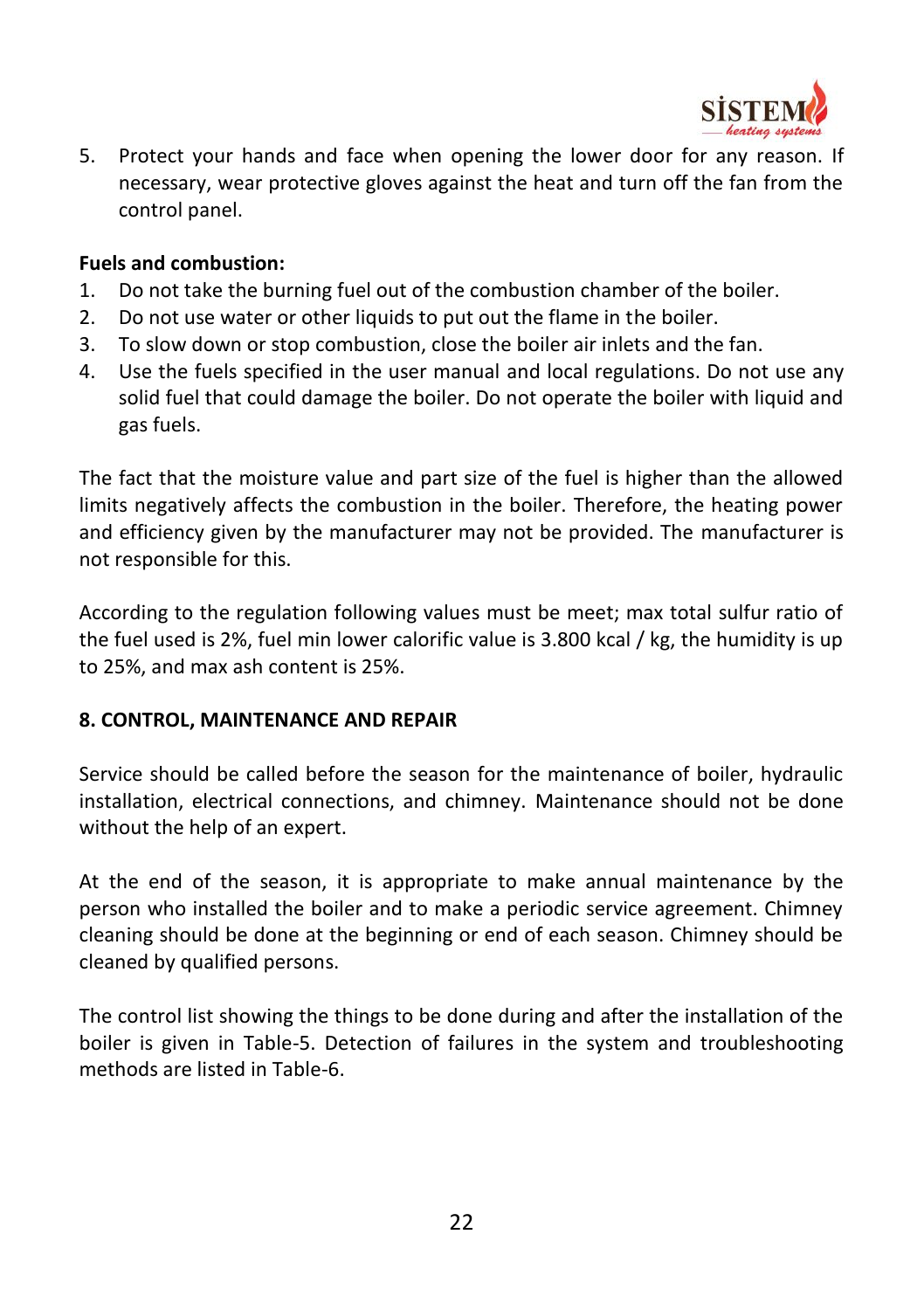

| <b>CONTROL LIST</b>                                                          | <b>Check</b> |
|------------------------------------------------------------------------------|--------------|
| <b>Installation</b>                                                          |              |
| Are the installation place or boiler room dimensions in accordance with      |              |
| this user manual and regulations?                                            |              |
| Has the installation beed made according to this manual and local            |              |
| regulations?                                                                 |              |
| Are the dimensions of concrete base suitable for the selected boiler?        |              |
| Are all bolts, nuts and other fasteners checked for tightness?               |              |
| Has the chimney suitable for the boiler been selected?                       |              |
| Has the flue connection been made in accordance with the regulations?        |              |
| <b>Hydraulic and Pipe Connections</b>                                        |              |
| Have all the pipes (inlet and outlet to the boiler) properly been installed? |              |
| Is the hot water pipeline installed above the hot water outlet level to      |              |
| prevent any air bubble formation in the pipeline?                            |              |
| If closed expansion tank is to be used, has the appropriate size of          |              |
| expansion tank been selected?                                                |              |
| If a closed expansion tank was used, have the appropriate safety valve and   |              |
| automatic air purger been installed?                                         |              |
| Has the closed expansion tank pre-gas pressure been set equal to the         |              |
| hydrostatic pressure of the plumbing water when the boiler is cold?          |              |
| Have all hydraulic connections been made?                                    |              |
| Has a bypass valve been installed in the pump to be used in case of power    |              |
| failure?                                                                     |              |
| <b>Electric Connections</b>                                                  |              |
| Has the electrical connection been made in accordance with the               |              |
| regulations?                                                                 |              |
| Has the power line been grounded?                                            |              |
| Has a regulator been connected in regions where the mains voltage is         |              |
| lower than 205V or greater than 230V?                                        |              |
| <b>General Info</b>                                                          |              |
| Was the proper selection of the model made according to the needs of the     |              |
| client?                                                                      |              |
| Was the selected model suitable for usage water?                             |              |
| Was the guarantee properly filled in and given to the client?                |              |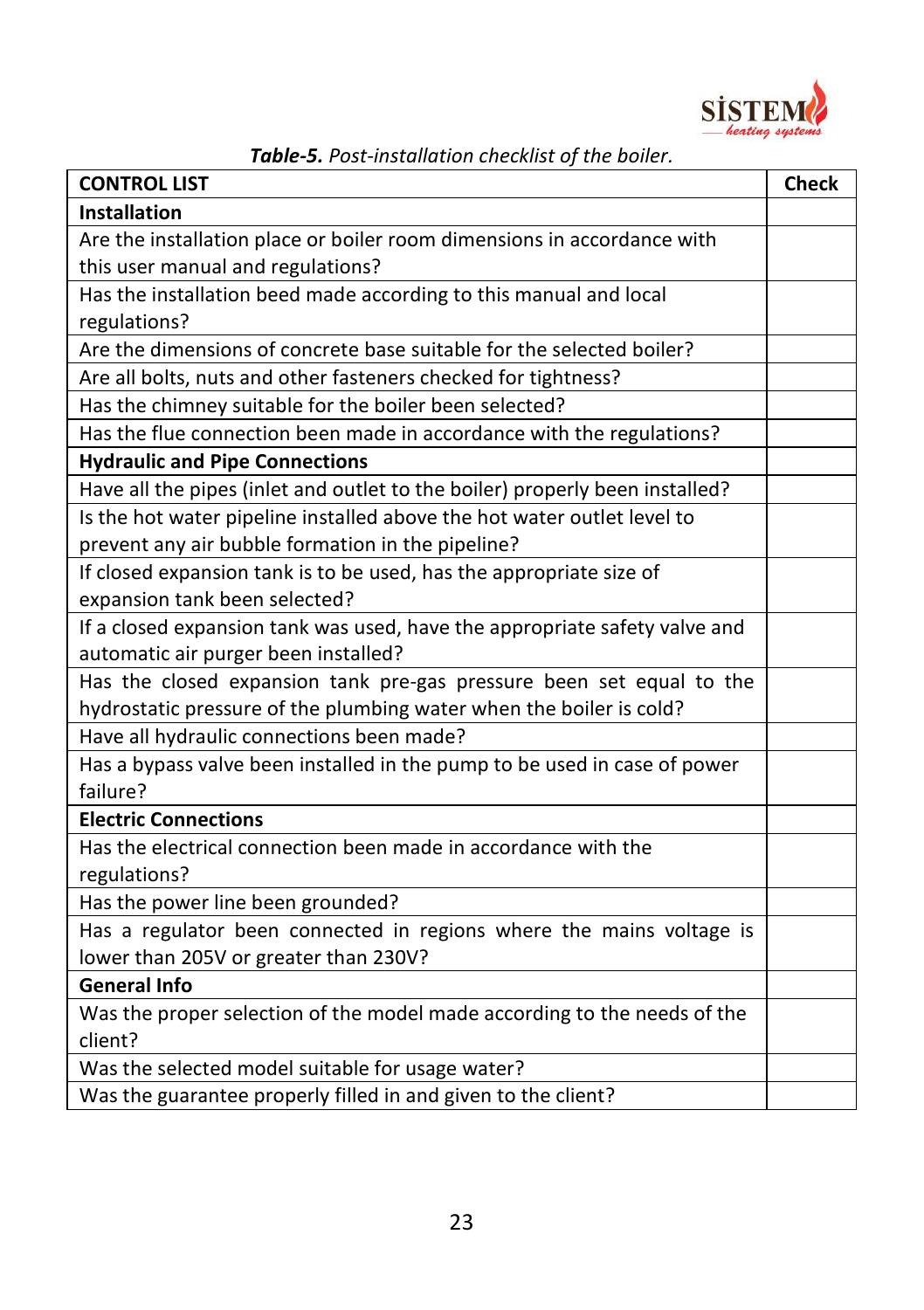

# <span id="page-23-0"></span>**9. TROUBLESHOOTING**

| <b>DETECTION OF</b><br><b>FAILURE</b> | <b>CAUSE OF THE PROBLEM</b>                                             | <b>TROUBLESHOOTING</b>                                                                                                     |
|---------------------------------------|-------------------------------------------------------------------------|----------------------------------------------------------------------------------------------------------------------------|
|                                       | Heat transfer surfaces<br>of the boiler may be<br>covered by smoke soot | While the boiler is cold, clean it using<br>fire rake                                                                      |
|                                       | Poor quality fuel                                                       | Change your fuel. Before buying fuel,<br>test its quality                                                                  |
| Insufficient                          | Check the pump                                                          | First, check power connection, then<br>call for service                                                                    |
| heating                               | Insufficient space<br>isolation                                         | Make better the thermal insulation                                                                                         |
|                                       | Inappropriate feeding<br>and standby settings                           | Review the set values using Table-A1                                                                                       |
|                                       | Feeder motor problem                                                    | Call for service                                                                                                           |
|                                       | Insufficient combustion                                                 | Make sure the fan is running. Make                                                                                         |
|                                       | air                                                                     | sure that its flap is open                                                                                                 |
|                                       |                                                                         | Clean chimney, smoke box and flue                                                                                          |
|                                       |                                                                         | pipes                                                                                                                      |
|                                       | Inadequate chimney<br>draft                                             | Insulate your chimney                                                                                                      |
| poor                                  |                                                                         | Check for defects or cracks anywhere                                                                                       |
| combustion                            |                                                                         | in the chimney. If the chimney draft is                                                                                    |
|                                       |                                                                         | still insufficient, consult the chimney                                                                                    |
|                                       | Not good combustion<br>distribution on the<br>grate                     | Distribute burning fuel<br>homogeneously                                                                                   |
|                                       | Burning of plastic and<br>its derivative as fuels                       | Never throw plastic derivative wastes<br>into the boiler or hopper                                                         |
| Tar formation in<br>smoke pipes       | Not heated chimney                                                      | Check for defects or cracks anywhere<br>in the chimney. If the chimney draft is<br>still insufficient, consult the chimney |
|                                       |                                                                         | Insulate your chimney                                                                                                      |
| <b>Excessive fuel</b>                 | Poor quality fuel                                                       | Change the fuel                                                                                                            |

# *Table-6. Detection of failures in the system and troubleshooting.*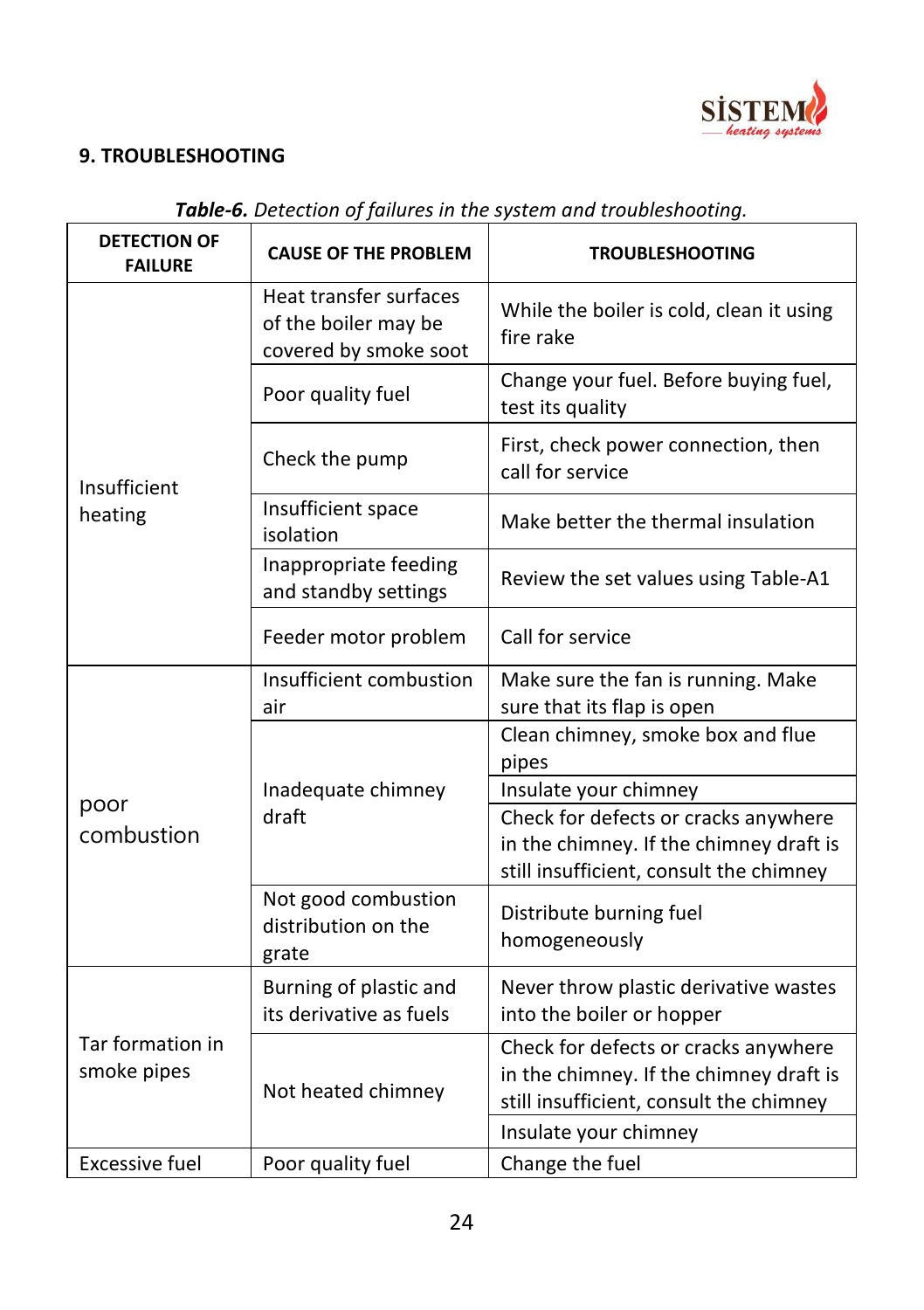

| consumption                        | Excessive chimney draft                                | (If applicable) turn the flue flap to half<br>or less closed position. Turn down the<br>fan speed                                                                                           |
|------------------------------------|--------------------------------------------------------|---------------------------------------------------------------------------------------------------------------------------------------------------------------------------------------------|
|                                    | Excess air                                             | Turn down the fan speed                                                                                                                                                                     |
|                                    | Insufficient space<br>isolation                        | Make better the thermal insulation                                                                                                                                                          |
|                                    | Inappropriate feeding<br>and standby settings          | Review the set values using Table-A1                                                                                                                                                        |
| Smoke gas                          | Wear of the cover seals                                | Change seals                                                                                                                                                                                |
| leaking from<br>boiler front doors | Any defect in the doors                                | Make sure that fire does not reach to<br>the doors. Get help from the service<br>to fix deformed doors                                                                                      |
|                                    | Chimney flap is closed                                 | Check if the chimney flap is closed                                                                                                                                                         |
| Smoke goes out                     |                                                        | Clean chimney, smoke box and flue<br>pipes                                                                                                                                                  |
| from the hopper                    | Inadequate chimney                                     | Insulate your chimney                                                                                                                                                                       |
|                                    | draft                                                  | Check for defects or cracks anywhere<br>in the chimney. If the chimney draft is<br>still insufficient, consult the chimney                                                                  |
| The boiler cannot                  | Temperature sensor<br>may be out of its socket         | Install the temperature sensor of the<br>control panel card by removing the<br>upper cover of the boiler. Pour heat<br>transfer oil into the housing. Call the<br>service for this process. |
| reach the set<br>temperature       | There may be no power<br>to the control panel          | Plug on the control panel to the<br>electricity. If it still does not work, call<br>service                                                                                                 |
|                                    | Examine also the<br>causes for insufficient<br>heating | See also suggested solutions for<br>insufficient heating                                                                                                                                    |
| Chimney<br>overheated              | Compressed air intake<br>to the combustion<br>chamber  | Turn down the fan speed                                                                                                                                                                     |
|                                    | Excessive chimney draft                                | (If applicable) turn the flue flap to half<br>or less closed position                                                                                                                       |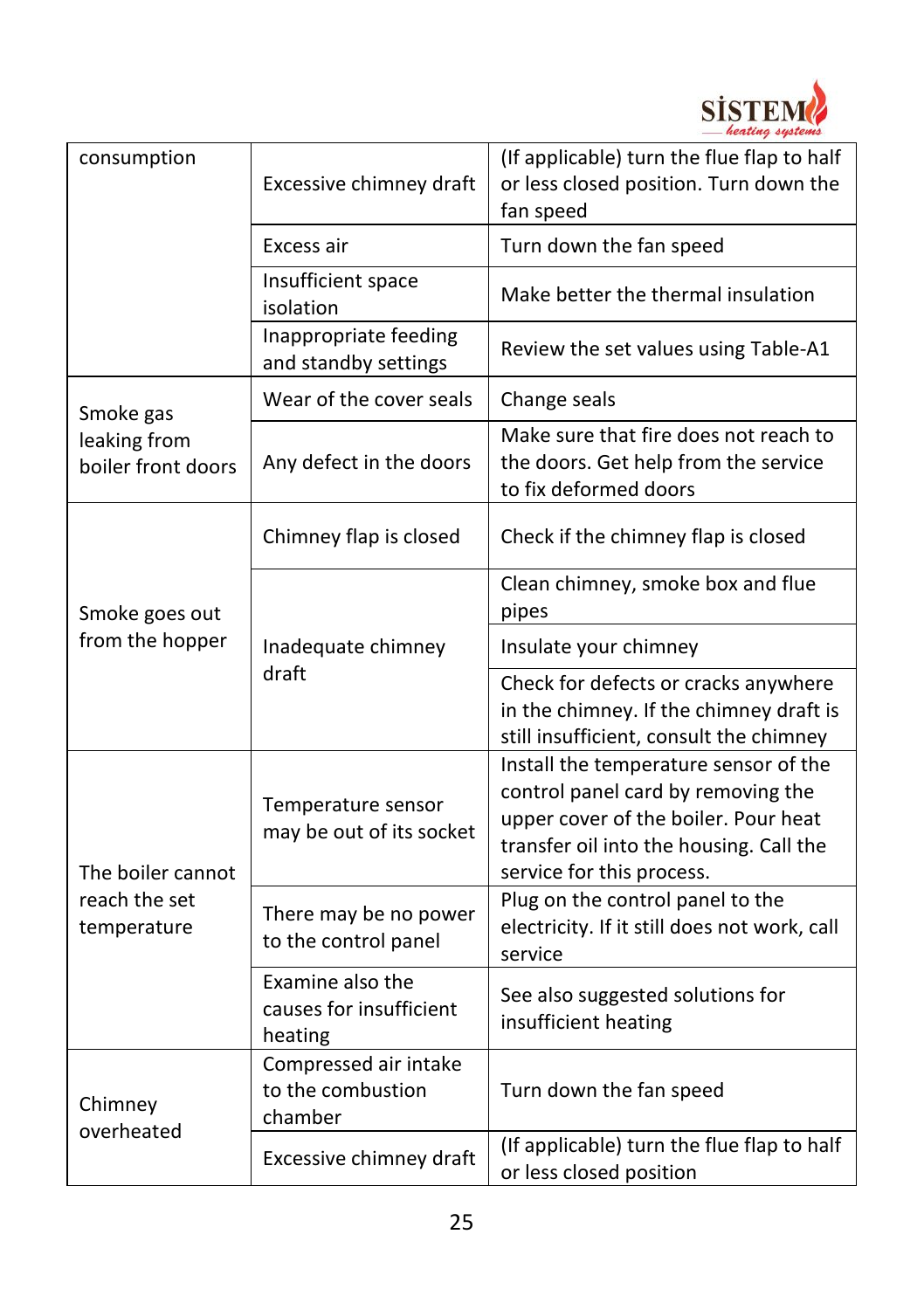

| Heating of the<br>expansion tank               | Expansion tank being<br>affected by the pump                                                               | Raise the expansion tank or reduce<br>the pump speed                                                                     |
|------------------------------------------------|------------------------------------------------------------------------------------------------------------|--------------------------------------------------------------------------------------------------------------------------|
| Partial heating of<br>radiators                | Air in the radiator                                                                                        | Take off air by air purgers of the<br>radiator<br>Make sure that the pipe to the open<br>expansion tank is always upward |
| Raised boiler<br>temperature                   | Excessive chimney draft                                                                                    | (If applicable) turn the flue flap to half<br>or less closed position                                                    |
| more than set<br>value                         | Fan does not stop                                                                                          | Call sevice                                                                                                              |
| Noisy water<br>sound from<br>inside the boiler | If the boiler water<br>temperature is not too<br>high, air bubble<br>remaining in the boiler<br>water line | See getting started section                                                                                              |
|                                                |                                                                                                            | Do not open the boiler doors                                                                                             |
| Water boiling<br>sound into the<br>boiler      | Boiling of water in<br>narrow passage<br>sections due to<br>overheating of the<br>boiler                   | Turn the flue flap to fully closed<br>position                                                                           |
|                                                |                                                                                                            | If the expansion tank decreased by<br>discharging water, add water slowly<br>into the open expansion tank                |
|                                                |                                                                                                            | Make sure the pump is running<br>Turn off the fan and call for service                                                   |

In case of power cut, consider and follow the warnings in Table-7.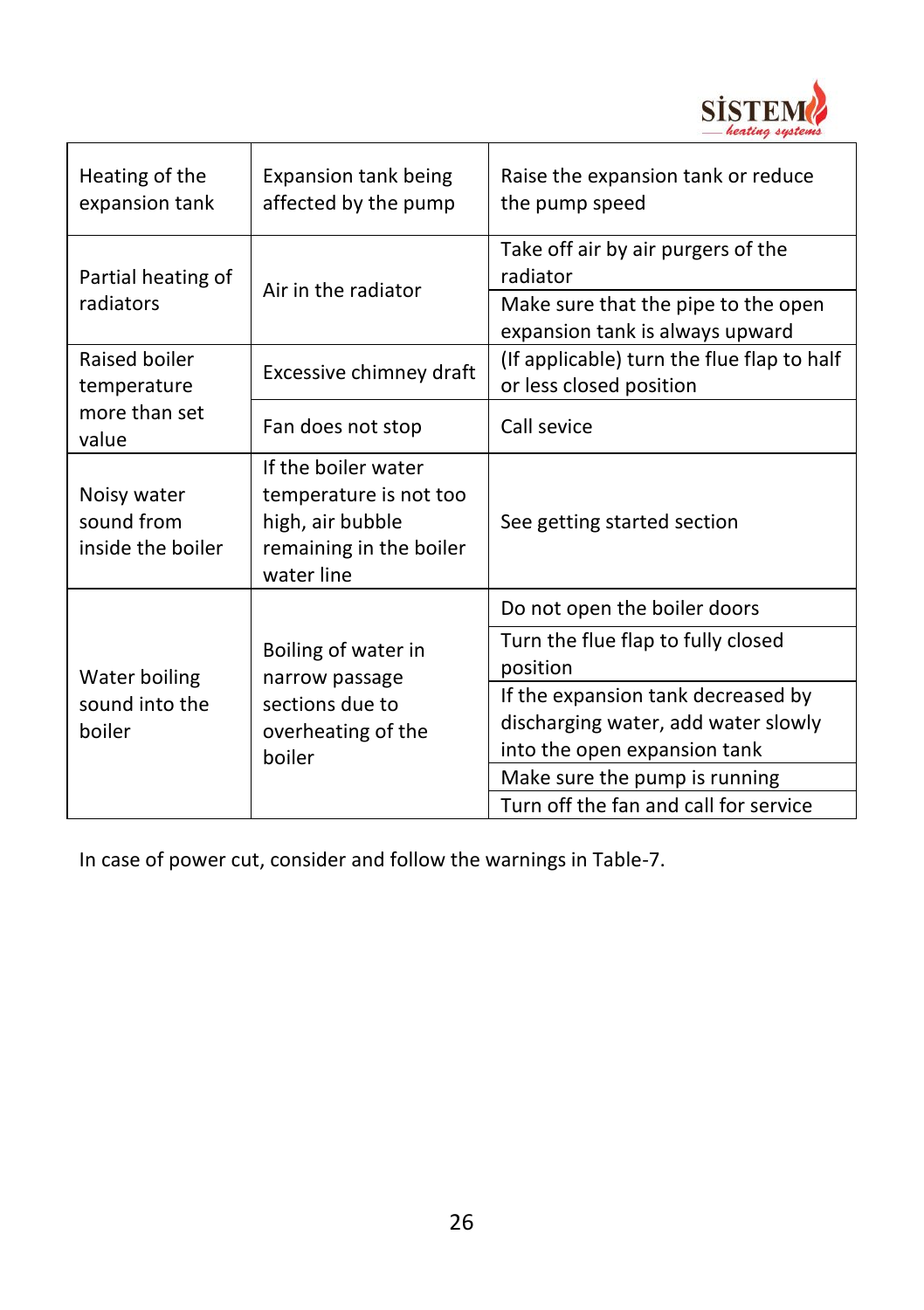

| Things to do                                                        | <b>Things NEVER to do</b>                 |  |
|---------------------------------------------------------------------|-------------------------------------------|--|
|                                                                     | Never take out the burning fuel in the    |  |
| Do not open the boiler doors                                        | boiler.                                   |  |
| Turn the flue flap to fully closed position                         | Do not spray water into the boiler to put |  |
| (if applicable)                                                     | out the fuel                              |  |
| (If possible) prevent air passing through                           | Never drain/add water from/to the         |  |
| the fan intake.                                                     | system.                                   |  |
| If there is a UPS or other energy source                            |                                           |  |
| that can run the pump, turn on the                                  |                                           |  |
| pump, and if possible, adjust the pump                              |                                           |  |
| speed to the highest level.                                         | Never add fuel                            |  |
| If there is no UPS source connected to                              |                                           |  |
| the system, open the valve of the pump                              |                                           |  |
| bypass line.                                                        |                                           |  |
| When the electricity power is on, restore the normal settings back. |                                           |  |

*Table-7. Things to do in power cut.*

In case of power cuts, an uninterruptible power supply (UPS) should be connected to the system, preferably for the boiler to work. UPS should be selected using the data in Table-8 or according to the values given by the manufacturers.

| <b>Table-o.</b> Electricity and OPS power of the painp according to boiler models. |           |         |  |
|------------------------------------------------------------------------------------|-----------|---------|--|
| <b>Boiler Models</b>                                                               | UPS power |         |  |
| ST-S 30, 40, 50                                                                    | 735 W     | 1200 VA |  |

*Table-8. Electricity and UPS power of the pump according to boiler models.*